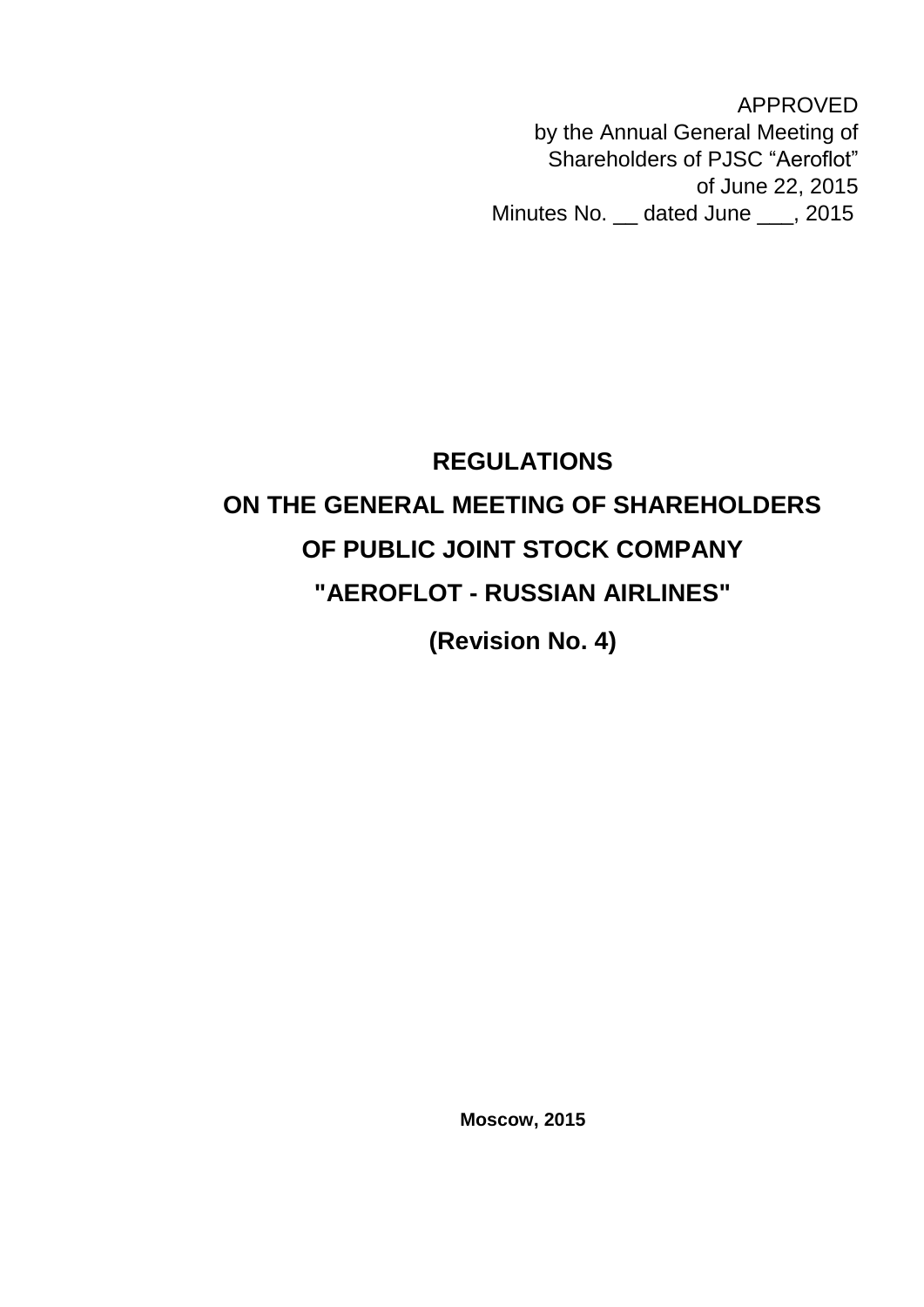### **Contents**

| Article 1. General Meeting of Shareholders of the Company 3                        |  |
|------------------------------------------------------------------------------------|--|
|                                                                                    |  |
|                                                                                    |  |
|                                                                                    |  |
|                                                                                    |  |
|                                                                                    |  |
|                                                                                    |  |
|                                                                                    |  |
|                                                                                    |  |
|                                                                                    |  |
| Article 11. General Meeting Held as a Physical Meeting (collective attendance of   |  |
|                                                                                    |  |
| Article 13. Resolutions of the General Meeting Passed by Absentee Voting (by Poll) |  |
|                                                                                    |  |
|                                                                                    |  |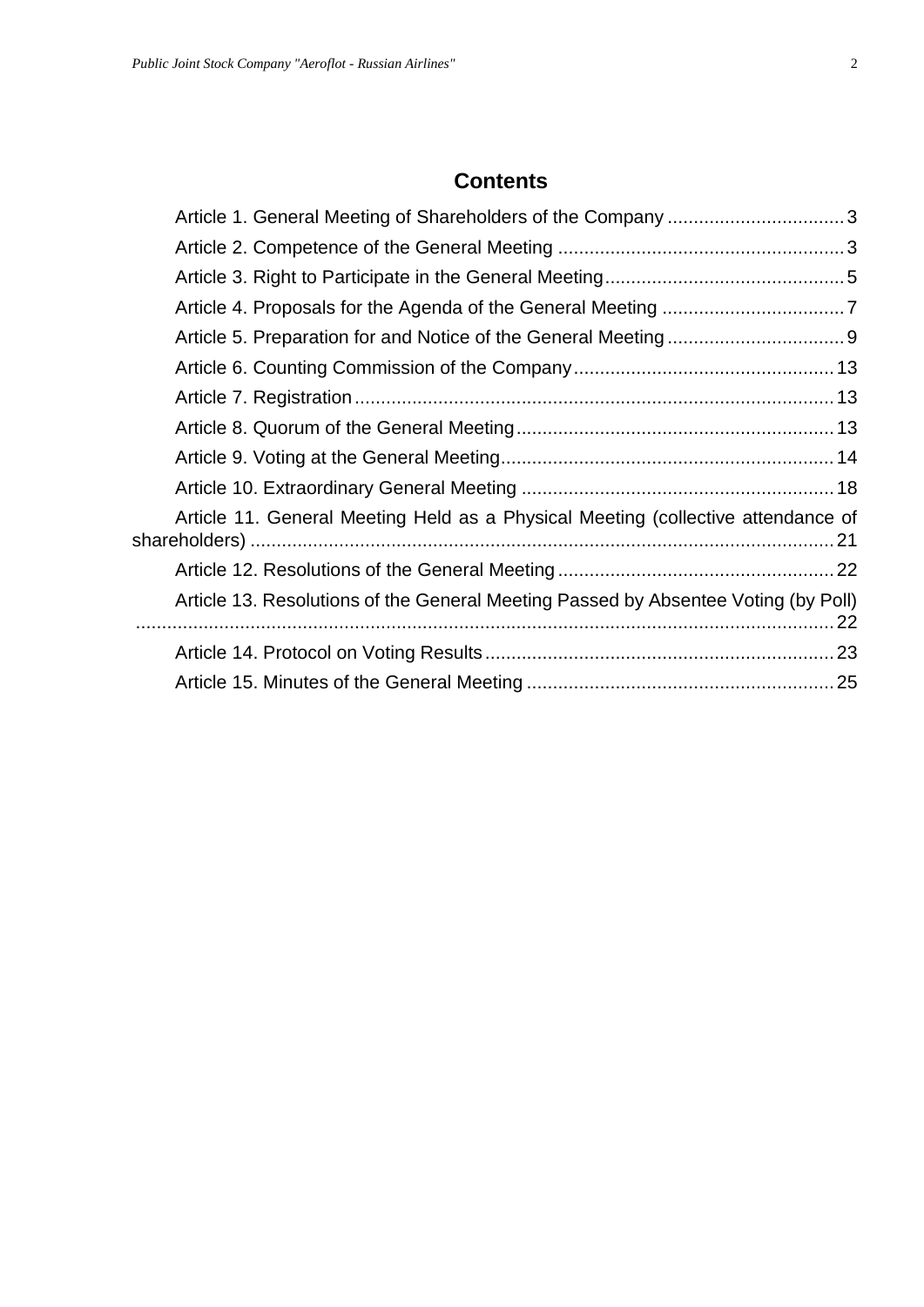These Regulations govern the procedure for preparing, convening and holding a General Meeting of Shareholders of Public Joint Stock Company "Aeroflot-Russian Airlines" (the "Company") and applies to the annual and extraordinary meetings of shareholders (hereinafter also referred to as the "General Meeting").

In the process of preparing for the General Meeting, nominating candidates to the Company's Board of Directors and Audit Commission, proposing items for the agenda of the General Meeting, voting at General Meetings on behalf of the Russian Federation, representatives of the Russian Federation in the Company shall follow the requirements of the laws and regulations of the Russian Federation defining the procedure for appointing representatives of the Russian Federation in governing bodies and audit commissions of open joint stock companies and their activities.

The General Meeting shall be prepared, convened and held in accordance with the Federal Law "On Joint Stock Companies" No 208-FZ of December 26, 1995 (hereinafter referred to as Federal Law "On Joint Stock Companies"), requirements established by the federal executive authority for the securities market, the Articles of Association of the Company and these Regulations.

#### **Article 1. General Meeting of Shareholders of the Company**

<span id="page-2-0"></span>1.1. The General Meeting of Shareholders is the supreme governing body of the Company.

1.2. The Company shall hold the General Meeting of Shareholders on an annual basis (the Annual General Meeting).

The Annual General Meeting shall be held not earlier than three months and not later than six months after the end of the Company's fiscal year. The business transacted at Annual General Meetings shall include election of the members of the Board of Directors, Audit Commission, appointment of the Company's Auditor, review of the Company's annual report and other documents provided for in Article 2, paragraph 2.1, subparagraph 2.1.10 of these Regulations and paragraph 16.8, subparagraph 10 of the Company's Articles of Association, as well as other matters falling within the competence of the General Meeting of Shareholders.

All General Meetings other than Annual General Meetings shall be deemed to be Extraordinary General Meetings.

1.3. The General Meeting may be held as a physical meeting (collective presence of shareholders to discuss items on the agenda and pass resolutions on matters put to vote) or by absentee voting (by poll).

The Annual General Meeting of the Company can only be held as a physical meeting (collective presence of shareholders).

#### **Article 2. Competence of the General Meeting**

<span id="page-2-1"></span>2.1. The following matters shall fall within the competence of the General Meeting of Shareholders: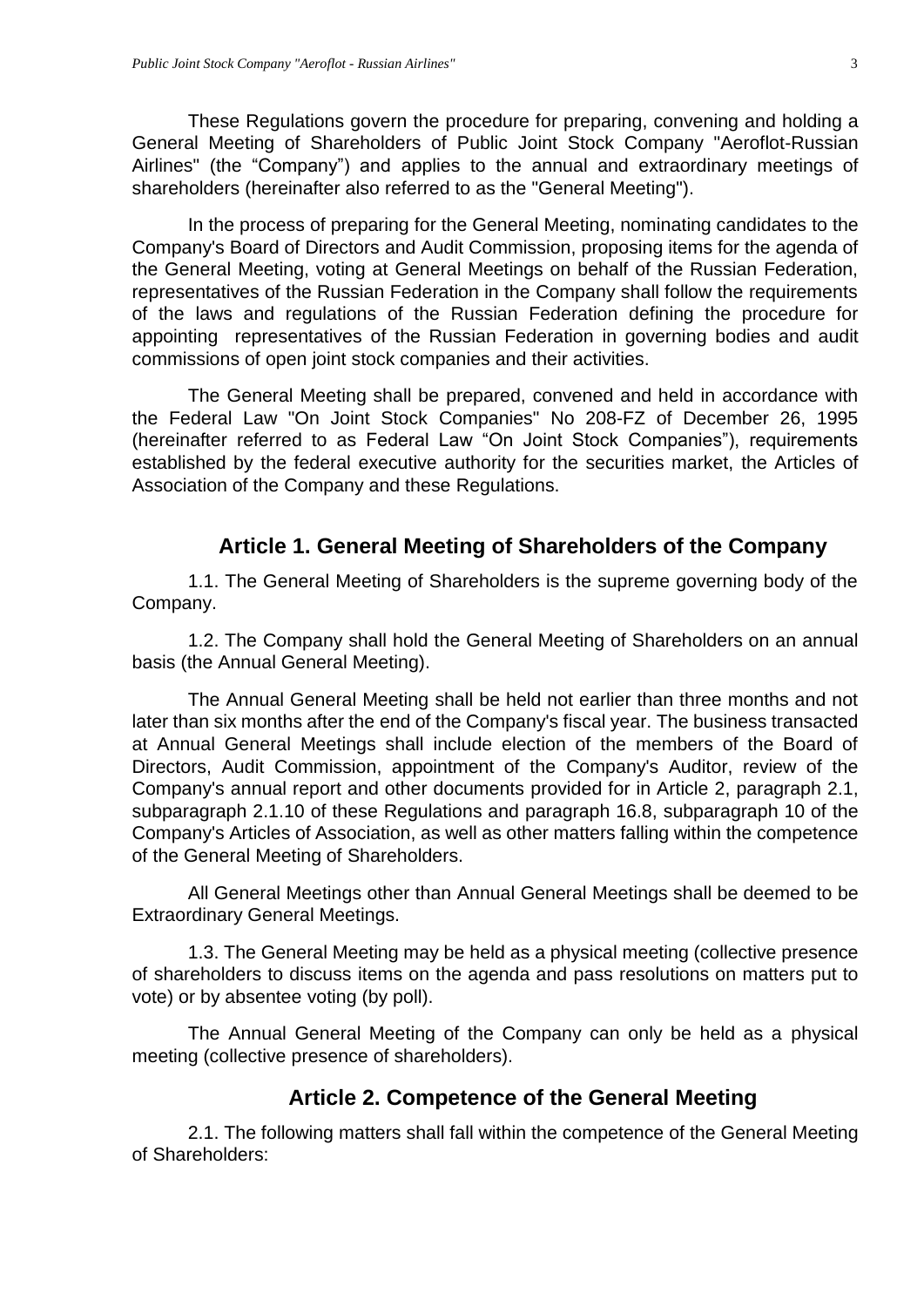2.1.1. Making amendments and additions to the Articles of Association of the Company in cases provided for by the legislation of the Russian Federation or approving a new version of the Company's Articles of Association.

2.1.2. Reorganization of the Company.

2.1.3. Liquidation of the Company, appointment of a liquidation commission and approval of interim and final liquidation balance sheets.

2.1.4. Election of members of the Company's Board of Directors and early termination of their powers.

2.1.5. Determination of the category (type), number and par value of authorized shares and rights attached to them.

2.1.6. Increase of the Company's authorized capital by increasing the par value of the shares or by issuing additional shares in cases stipulated by law and the Articles of Association of the Company.

2.1.7. Decrease of the Company's authorized capital by decreasing the par value of the shares or via acquisition by the Company of a part of its shares to reduce their total number and through cancellation of the shares purchased or redeemed by the Company.

2.1.8. Election of members of the Company's Audit Commission and early termination of their powers.

2.1.9. Approval of the Company's Auditor.

2.1.10. Approval of annual reports, annual financial statements, including profit and loss statements (accounts) of the Company, and distribution of profits (including payment (declaration) of dividends, excluding profits distributed as dividends for the first three, six and nine months of the fiscal year) and losses of the Company for the fiscal year.

2.1.11. Determining the proceedings of the General Meeting.

2.1.12. Splitting and consolidating shares.

2.1.13. Deciding on approval of interested party transactions in cases provided for in Chapter XI of the Federal Law "On Joint Stock Companies".

2.1.14. Deciding on approval of major transactions in cases provided for in Chapter X of the Federal Law "On Joint Stock Companies".

2.1.15. Purchase by the Company of outstanding shares in cases provided for by the Federal Law "On Joint Stock Companies".

2.1.16. Deciding on the Company's participation in financial industrial groups, associations and other unions of commercial organizations.

2.1.17. Approval of the Regulations on the General Meeting of Shareholders, the Board of Directors, the Executive Board and the Audit Commission of the Company.

2.1.18. Payment (declaration) of dividends for the first three, six, nine months of a fiscal year.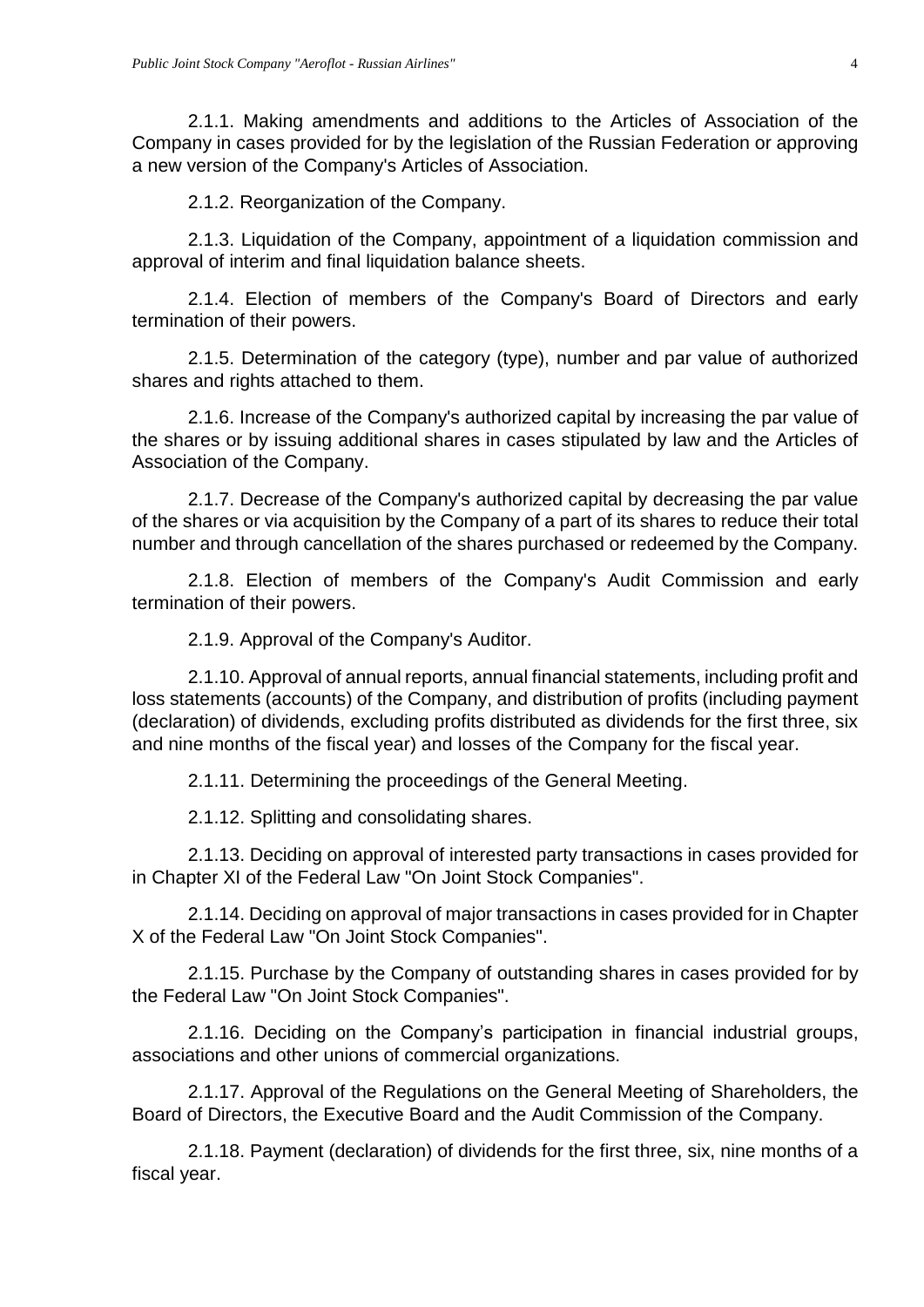2.1.19. Placement of bonds convertible into shares or other equity securities convertible into shares.

2.1.20. Approval of the amount of remuneration and compensations payable to members of the Board of Directors and Audit Commission of the Company.

2.1.21. Adoption of a decision to file an application for delisting of the Company's shares and (or) equity securities convertible into shares of the Company;

2.1.21. Resolving other issues as specified in the Federal Law "On Joint Stock Companies".

2.2. Matters falling within the competence of the General Meeting may not be delegated to the Company's Board of Directors or executive body for decision.

2.3. The General Meeting may not take decisions on matters that do not fall within its competence.

2.4. The General Meeting may not decide on matters not listed on the agenda of the meeting or change the agenda.

#### **Article 3. Right to Participate in the General Meeting**

<span id="page-4-0"></span>3.1. Shareholders may exercise their right to participate in the General Meeting either personally or through a proxy.

3.1.1. The shareholder has the right to replace his/her proxy at any time and to attend the General Meeting personally.

3.1.2. A shareholder's proxy shall act at the General Meeting in accordance with the powers provided for by federal laws or regulations established by authorized state or local government agencies, or a written power of attorney. The power of attorney for voting shall contain information about the represented shareholder and the proxy (name, address of residence or location, passport details, i.e. passport number and date of issue). The power of attorney for voting shall be issued in accordance with the requirements set forth in Article 185, paragraphs 4 and 5 of the Civil Code of the Russian Federation or notarized.

3.1.3. Documents confirming powers of successors and proxies of persons included in the list of persons entitled to participate in the General Meeting (notarized copies thereof) shall be attached to the ballots sent by those persons or shall be submitted to the Counting Commission or to the Registrar acting as the Counting Commission at the time of registration of those persons for participation in the General Meeting.

3.2. The list of persons entitled to participate in the General Meeting shall be prepared on the basis of the data recorded in the Company's Shareholder Register as at the date fixed by the Company's Board of Directors (the record date).

The record date for the General Meeting may not be less than 10 days after the date the decision to hold the General Meeting is made or less than 50 days before the date of the General Meeting, and where the proposed agenda of an Extraordinary General Meeting includes the election of members of the Board of Directors, may not be less than 80 days before the date of the General Meeting.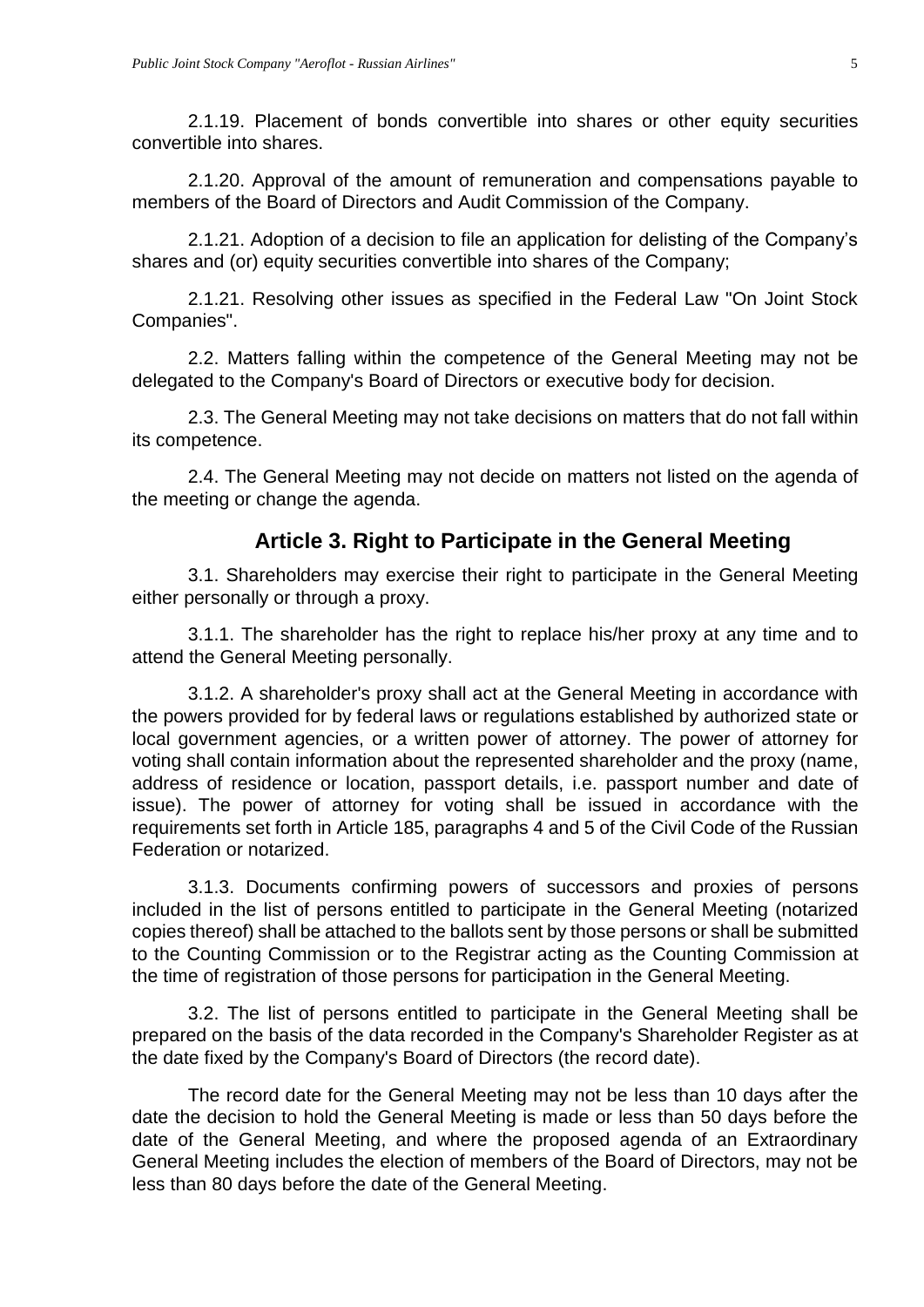In the case of a General Meeting where voting is by ballots mailed to shareholders and received back by the Company not later than two days prior to the date of the meeting and such ballots are counted towards the quorum at the meeting, the record date for the meeting shall be at least *45* days prior to the meeting.

3.3. For the purpose of drawing up the list of persons entitled to participate in the General Meeting, nominee shareholders shall submit information about the persons on whose behalf they hold the shares as at the record date.

3.4. The list of persons entitled to participate in the General Meeting shall be made available for familiarization upon request of the person(s) included in the said list and holding at least 1 percent of the votes on any item on the agenda of the General Meeting in the manner specified herein for submission of information (materials) during preparation for the General Meeting.

Furthermore, details of documents and mailing addresses of individuals included in that list may be disclosed only with their consent.

Upon request of any person concerned, the Company shall, within three days, provide to such person an extract from the list of persons entitled to participate in the General Meeting containing information about this person or a written statement that such person is not included the list of persons entitled to participate in the General Meeting.

3.5. Any changes to the list of persons entitled to participate in the General Meeting shall be made only to reinstate the infringed rights of persons who have not been included therein as at the record date or correct mistakes made when preparing the list.

3.6. If shares have been transferred after the record date for the list of persons entitled to participate in the General Meeting and prior to the date of the meeting (hereinafter referred to as "shares transferred after the record date"), the transferor included in that list shall issue a power of attorney to the acquirer for voting at the General Meeting or shall vote at the meeting in accordance with the acquirer's instructions. This rule shall also apply to any subsequent share transfers.

When shares transferred after the record date have been transferred to two or more acquirers, the person included in the list of persons entitled to participate in the General Meeting shall vote at the General Meeting according to the instructions of each acquirer of shares and/or issue to each acquirer a power of attorney for voting, indicating the number of shares which may voted under the power of attorney.

If the instructions of the acquirers coincide, their votes shall be summed up. If the acquirers' instructions in relation to the vote on the same item on the agenda of the General Meeting do not coincide, the person included in the list of persons entitled to participate in the General Meeting shall vote on such item according to the received instructions with the number of votes attached to the shares held by each acquirer.

In case the shares entitled to vote at the General Meeting are in circulation outside the Russian Federation as foreign issuer's securities issued under foreign law and certifying the rights to such shares (depositary securities), the voting on such shares must be carried out only according to the instructions of the owners of depositary securities.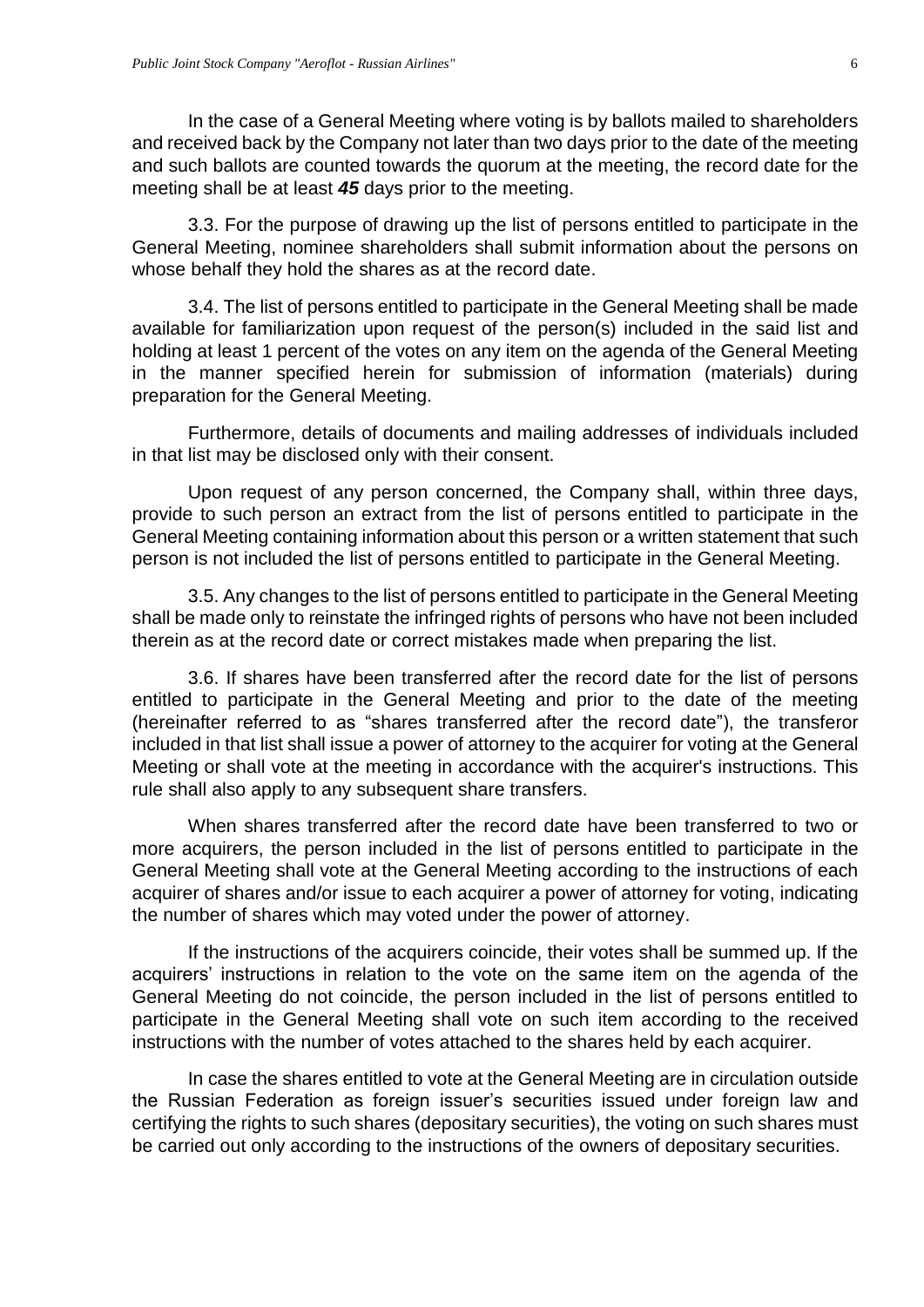3.7. In case a Company's share is in common equity ownership of several persons, the right to vote at the General Meeting shall be exercised either by one of the owners in common or by their common proxy as they see fit. The powers of any such person must be duly certified.

3.8. As a rule, when the General Meeting is held as a physical meeting, advance registration of participants starting at least 2 days prior to the date of the General Meeting shall be carried out.

The date, venue, time of the General Meeting and the advance registration procedure shall be determined by resolution of the Board of Directors and specified in the Notice of the General Meeting.

3.9. The possibility of presence of guests, mass media representatives at the General Meeting shall be determined by resolution of the Company's Board of Directors.

### **Article 4. Proposals for the Agenda of the General Meeting**

<span id="page-6-0"></span>4.1. The Company's shareholder(s) holding, in the aggregate, at least 2 percent of the voting shares of the Company shall be entitled to submit proposals for items to be included in the agenda of the Annual General Meeting and nominate candidates for election to the Board of Directors and Audit Commission of the Company, whose number shall not exceed the total number of members of the respective body established at the previous General Meeting.

Such proposals must be received by the Company not later than 50 days after the end of a fiscal year.

In case the proposed agenda of an Extraordinary General Meeting includes the election of members of the Board of Directors, the Company's shareholder(s) holding, in the aggregate, at least 2 (two) percent of the Company's voting shares shall be entitled to nominate candidates for election to the Board of Directors, whose number shall not exceed the total number of members of the Board. Such proposals must be received by the Company at least 30 (thirty) days before the date of the Extraordinary General Meeting.

The proportion of voting shares held by the shareholder(s) submitting a proposal for the agenda of the General Meeting shall be determined as at the proposal submission date.

4.2. Proposals on items to be included in the agenda and nominations for election to the Company's Board of Directors and Audit Commission (hereinafter referred to as proposals for the agenda) can be submitted by:

- mailing to the address of the Company indicated in the Unified Register of Legal Entities;
- delivering against signature to the person performing the functions of the sole executive body of the Company, the Chairman of the Company's Board of Directors or another person authorized to accept written correspondence addressed to the Company.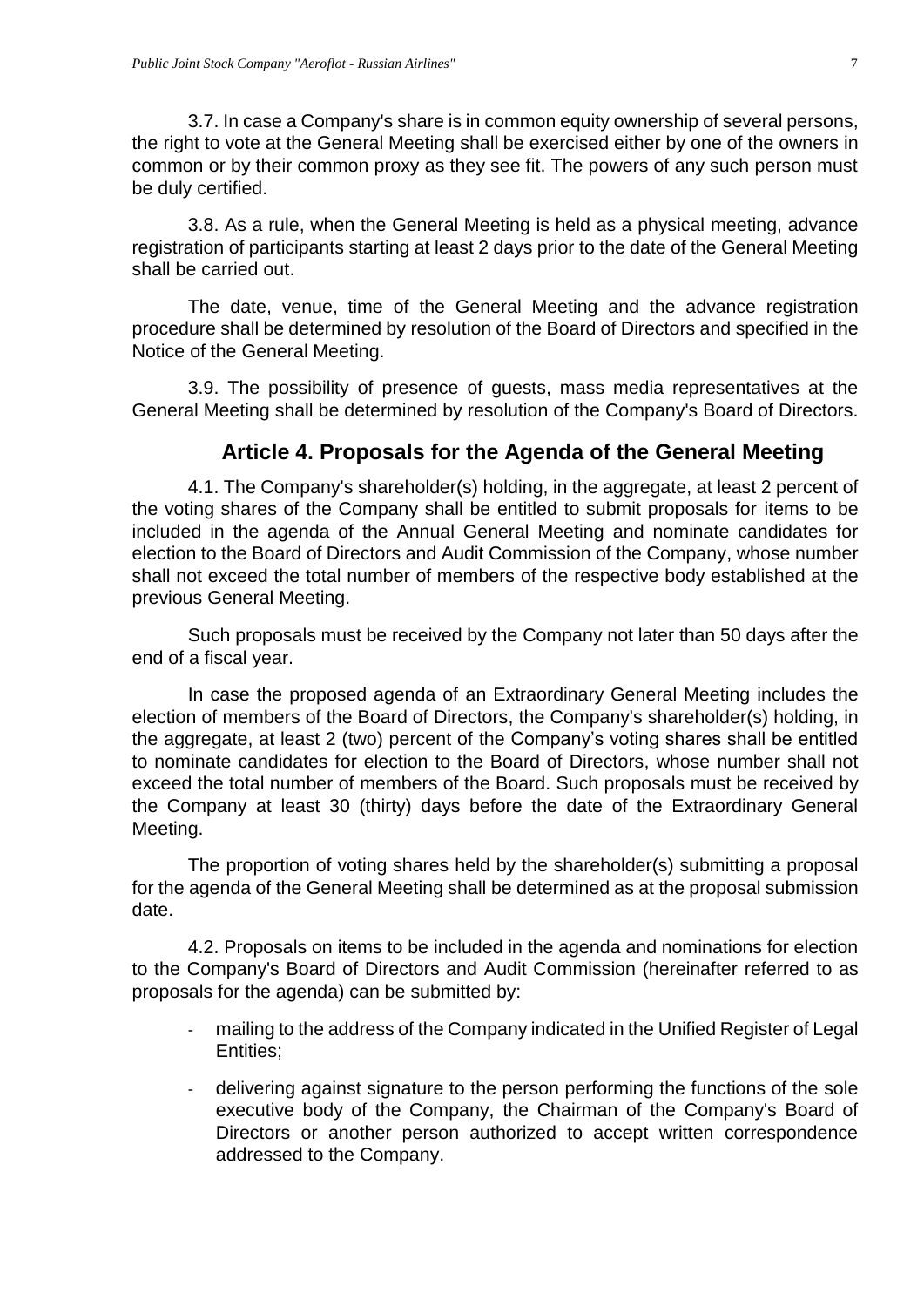4.2.1. If a proposal for the agenda of the General Meeting is sent by mail, the proposal shall be deemed to have been submitted on the date indicated on the date stamp confirming dispatch of mail, and if delivered by hand against signature, on the date of delivery.

4.3. Any proposal for the agenda of the General Meeting shall be submitted in writing and contain the name of the shareholder(s) submitting the proposal and the number and category (type) of shares held thereby and must be signed by the shareholder(s).

4.3.1. In case a proposal for the agenda of the General Meeting is signed by a shareholder's proxy, a power of attorney (a duly certified copy thereof) containing information about the represented shareholder and the proxy which is required to be specified in the power of attorney for voting (proxy) under the Federal Law "On Joint Stock Companies" and issued according to the requirements of the Federal Law "On Joint Stock Companies" for proxies shall be attached to the proposal.

4.3.2. A proposal for the agenda of the General Meeting shall be deemed received from those shareholders who (whose proxies) signed it.

4.3.3. In case a proposal for the agenda of the General Meeting is signed by a shareholder (his/her proxy) whose rights to shares are recorded in a securities account at a depositary, a statement of the shareholder's securities account at the depositary maintaining records of those shares shall be attached to the proposal.

4.4. A proposal for the agenda of the General Meeting shall contain a wording of each proposed item, and a proposal for nominations shall contain the name of each nominee and the name of the body to which he or she is nominated. A proposal for the agenda of the General Meeting may contain a wording of the resolution on each proposed agenda item.

4.4.1. When making nominations to the Company's Board of Directors and Audit Commission, a written consent of the nominee(s) and information about the nominee(s) which is required to be provided to the persons entitled to participate in the meeting during preparation for the meeting may be attached to the proposal.

4.5. The Board of Directors of the Company shall review the submitted proposals and make a decision to include, or refuse to include, the proposed item in the agenda of the General Meeting not later than 5 days after the deadline specified in clause 4.1 above. The items proposed by a shareholder (shareholders) must be included in the agenda of the General Meeting, and the nominated candidates must be placed on the ballot for election to the Company's Board of Directors and Audit Commission, except for the cases when:

- the shareholder(s) has (have) failed to meet the deadline for submitting proposals for the agenda of the General Meeting set forth in clause 4.1 above;
- the shareholder(s) does (do) not hold the required number of voting shares of the Company as provided in clause 4.1 above;
- the proposal does not meet the requirements stipulated by the Company's Articles of Association or the law;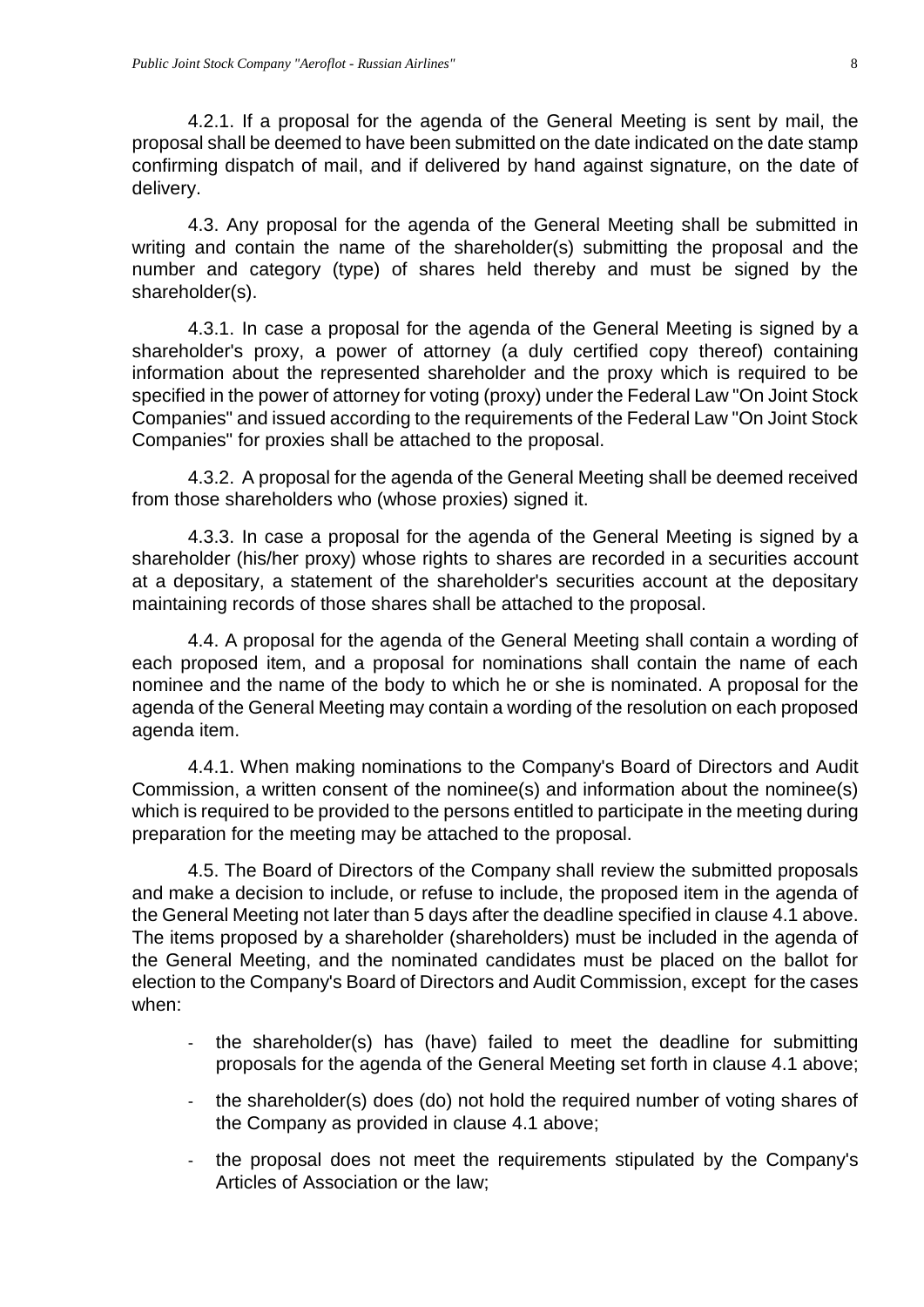- the proposed matter for the agenda of the General Meeting is outside its competence and/or runs contrary to the requirements of current legislation of the Russian Federation.

4.6. A motivated decision of the Board of Directors to refuse to include an item in the agenda of the General Meeting or to place a nominee on the ballot for election to the Company's Board of Directors and Audit Commission shall be delivered to the shareholder(s) who proposed the item or nominee not later than 3 (three) days from the proposal submission date.

4.7. The Board of Directors of the Company shall not be authorized to make changes to the wording of items proposed to be included in the agenda of the General Meeting and the proposed wordings of resolutions thereon.

4.8. In addition to the items proposed by shareholders for the agenda of the General Meeting as well as in case of absence of any proposals, absence or insufficient number of nominees proposed by shareholders for forming the respective body, the Board of Directors may include items in the agenda of the General Meeting or place nominees on the ballot at its own discretion.

### **Article 5. Preparation for and Notice of the General Meeting**

<span id="page-8-0"></span>5.1. In the process of preparation for the General Meeting the Board of Directors of the Company and, in cases provided for in the Federal Law "On Joint Stock Companies", the persons calling the Meeting shall determine the following:

- form of the General Meeting (physical attendance or absentee voting);
- the date, venue and time of the General Meeting, mailing address for sending completed ballots and, in the case of absentee voting, the deadline for submitting ballots. General Meetings shall be held in Moscow, i.e. the place where the Company's executive bodies are located, or in the Moscow Region, i.e. the place of the Company's main base location;
- the agenda of the General Meeting;
- the record date for the General Meeting;
- the procedure for notifying shareholders of the General Meeting;
- a list of information (materials) to be made available to the shareholders during preparation for the General Meeting and the procedure for making it available ;
- the form and wording of the ballot.

5.2. The shareholders included in the list of persons entitled to participate in the General Meeting shall be notified of the General Meeting through publication of relevant information on the official website of the Company at: www.aeroflot.ru.

Additionally, a notice of the General Meeting may be published in other publications and media accessible for all shareholders of the Company.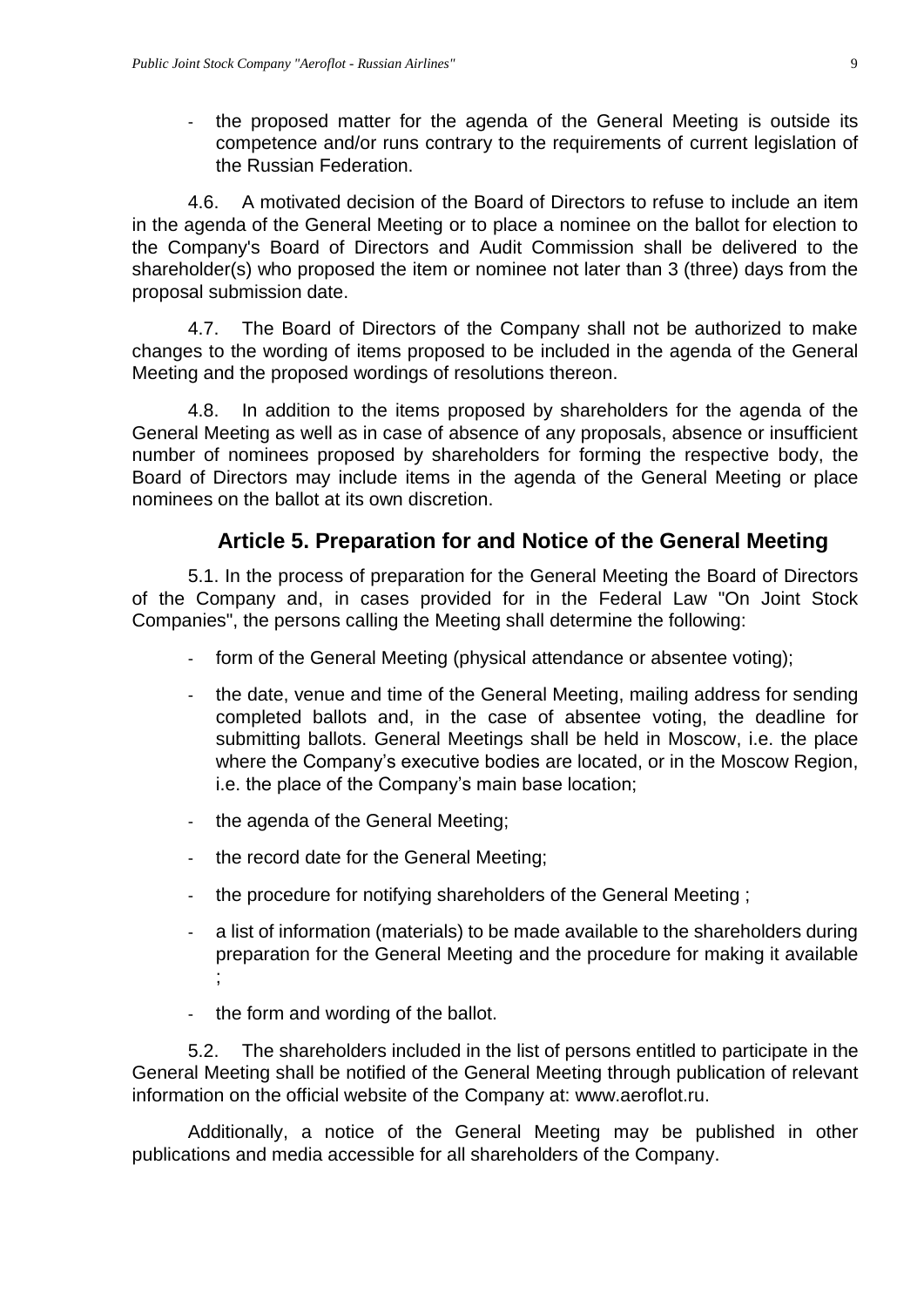A notice of an Extraordinary General Meeting shall be given in accordance with the requirements of Article 52 of the Federal Law "On Joint-Stock Companies".

5.3. The Company shall publish information about the General Meeting not later than 30 (thirty) days prior to the date of the meeting.

In case the proposed agenda for an Extraordinary General Meeting includes the election of members of the Board of Directors, a notice of the meeting shall be given not later than 70 (seventy) days prior the date of the meeting.

5.4. A notice of the General Meeting shall contain:

- full corporate name and location of the Company;
- form of the General Meeting (physical attendance or absentee voting);
- the date, time and venue of the General Meeting and, in case completed ballots may be mailed to the Company, the mailing address to be used for sending completed ballots or, in the case of absentee voting, the deadline for submitting ballots and the mailing address to be used for sending completed ballots.
- the time when the registration of persons participating in the General Meeting begins in the case of a physical meeting (collective presence of shareholders);
- the record date for the General Meeting;
- the items placed on the agenda of the General Meeting;
- the procedure for familiarization with the information (materials) that must be made available during preparation for the General Meeting and the address (addresses) where it can be accessed .

5.5. The information (materials) to be made available to persons entitled to participate in the General Meeting during preparation for the General Meeting includes the following: the annual financial statements of the Company, including an auditor's report; a report of the Audit Commission on the audit of the annual financial statements, information on the persons nominated for election to the Company's Board of Directors and Audit Commission; recommendations of the Company's Board of Directors regarding distribution of profits, including the amount of dividends on Company shares and the terms and conditions of payment thereof, and losses of the Company for the fiscal year; draft amendments proposed to be made to the Company's Articles of Association or a draft of a new version of the Company's Articles of Association; and other information provided for by current legislation of the Russian Federation and the Company's Articles of Association.

5.5.1. The additional information that must be made available to persons entitled to participate in the General Meeting during preparation for the meeting, if the agenda of General Meeting includes the election of members of the Board of Directors and Audit Commission, includes information on whether or not the written consent of nominated candidates for election to the respective body of the Company has been obtained.

5.5.2. The additional information (materials) that must be made available to persons entitled to participate in the General Meeting during preparation for the meeting,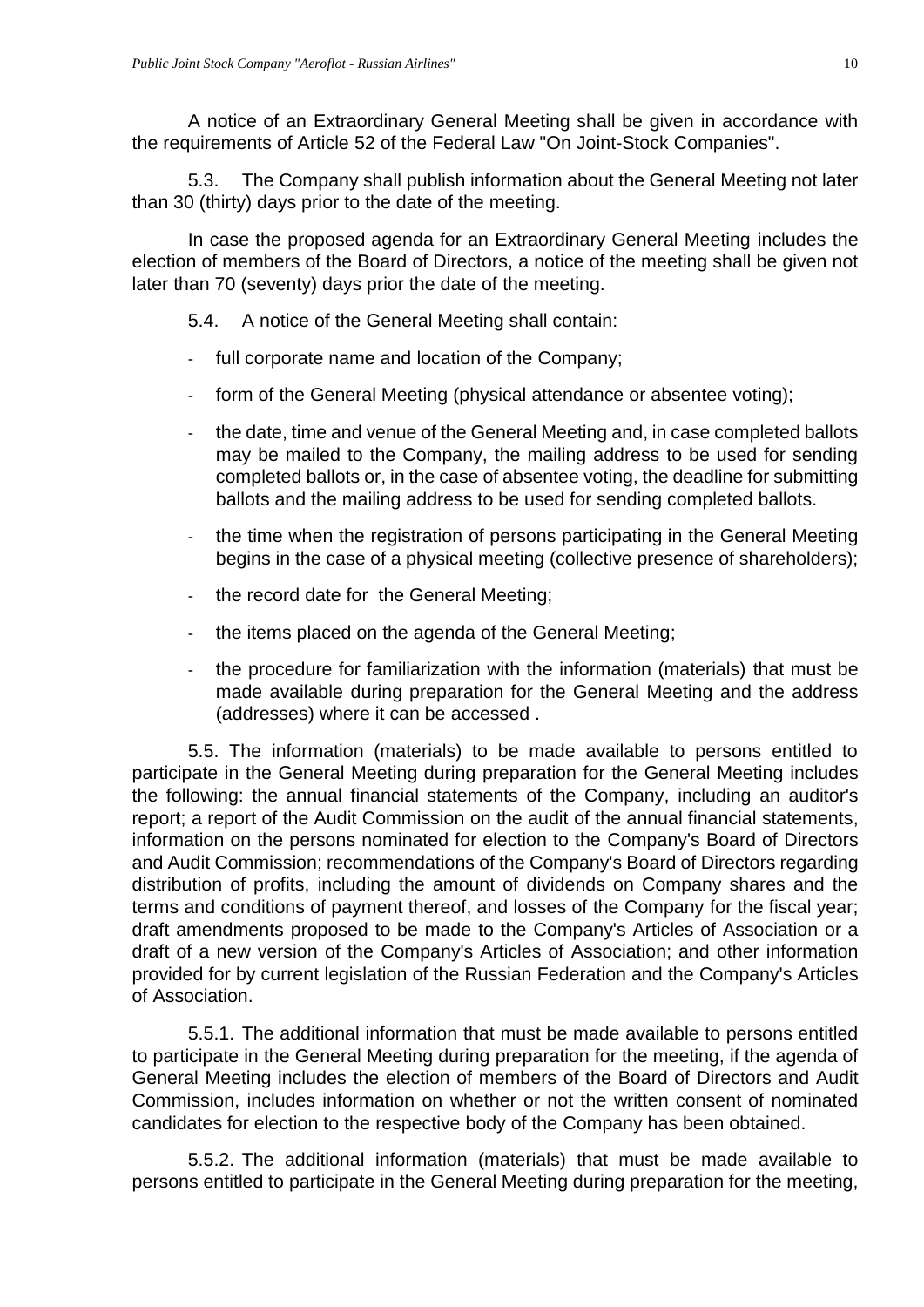if the agenda of the General Meeting contains issues the vote on which may trigger the rights to claim redemption of shares by the Company, includes the following:

- an independent appraiser's report on the market value of the Company's shares that may be claimed for redemption;
- calculation of the Company's net asset value according to the accounting data for the latest completed reporting period;
- minutes (extract from the minutes) of the meeting of the Company's Board of Directors where the decision to determine the redemption price of shares was taken, specifying the redemption price of the shares.

5.5.3. The additional information (materials) that must be made available to persons entitled to participate in the General Meeting during preparation for the meeting, if the agenda of the General Meeting includes the reorganization of the Company, includes:

- justification of the conditions and the process of the Company's reorganization contained in the decision on the split-up, spin-off or transformation, or in the merger or takeover agreement approved (adopted) by an authorized body of the Company;
- annual reports and annual financial statements of all organizations involved in the reorganization for the last three completed fiscal years preceding the date of the General Meeting or, for an organization that has been in operation for less than three years, for each completed fiscal year since the establishment of the organization ;
- quarterly financial statements of all organizations involved in the reorganization for the last completed quarter preceding the date of the General Meeting.

5.5.4. The Company may adopt a list of additional information (materials) that must be made available to shareholders during preparation for the General Meeting.

5.6. The annual report of the Company submitted for approval at the Annual General Meeting shall contain the following:

- assessment of the Company's positions in the industry;
- priority business areas of the Company;
- report of the Board of Directors of the Company on the results of the Company's development in its priority business areas;
- outlook for the development of the Company;
- report on the payment of declared (accrued) dividends on Company shares;
- description of main risk factors associated with Company's activities;
- list of transactions completed by the Company during the reporting year that are classified as major transactions in accordance with the Federal Law "On Joint Stock Companies" as well as other transactions which, under the Articles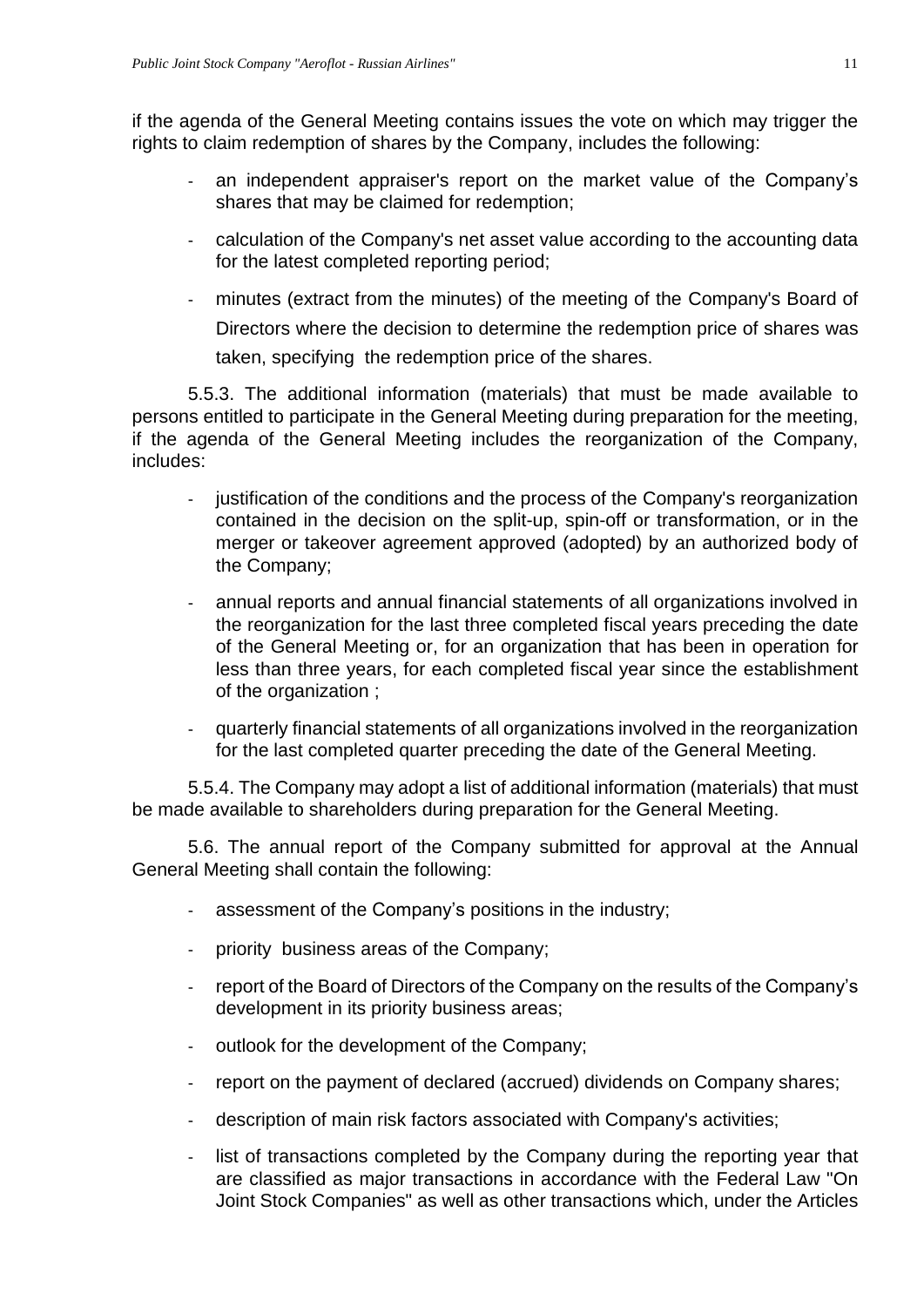of Association of the Company, are subject to the procedure for approval of major transactions, indicating for each transaction the material terms and conditions and the Company's governing body that approved the transaction;

- list of transactions completed by the Company during the reporting year that are classified as interested party transactions in accordance with the Federal Law "On Joint Stock Companies", indicating for each transaction the interested party(ies), the material terms and conditions and the Company's governing body that approved the transaction;
- composition of the Company's Board of Directors, including information on the changes in the Board membership that took place during the reporting year and information on the members of the Board of Directors, including their biographical summaries and the number of Company shares held by them during the reporting period;
- information on the person holding the position of the General Director of the Company and members of the Company's Executive Board, including their biographical summaries and the number of Company shares held by them during the reporting period;
- determination criteria and the amount of remuneration (compensation of expenses) payable to the person holding the position of the General Director of the Company, each member of the Company's Executive Board and each member of the Company's Board of Directors, or the total amount of remuneration (compensation of expenses) paid or to be paid to all those persons based on the results of the reporting year;
- information on the observance by the Company of the Code of Corporate Conduct;
- other information as may be required by the Articles of Association or by other internal regulations of the Company.

The annual report of the Company shall be signed by the person holding the position of the Company's General Director.

The annual report of the Company shall be endorsed as preliminarily approved by the Company's Board of Directors.

5.7. The information (materials) included in the list of information that must be made available to shareholders during preparation for the General Meeting shall be accessible for the persons entitled to participate in the General Meeting during the 30 (thirty) days preceding the General Meeting in an office at the Company's location and in other places addresses of which are specified in the notice of the General Meeting. Access to the said information (materials) shall be also provided to the persons attending the General Meeting during the meeting.

At the request of a person entitled to participate in the General Meeting, the Company shall provide copies of the above-mentioned documents to that person within 5 days from the date the request is received by the Company. The fee charged for such copies shall not exceed the costs of production thereof.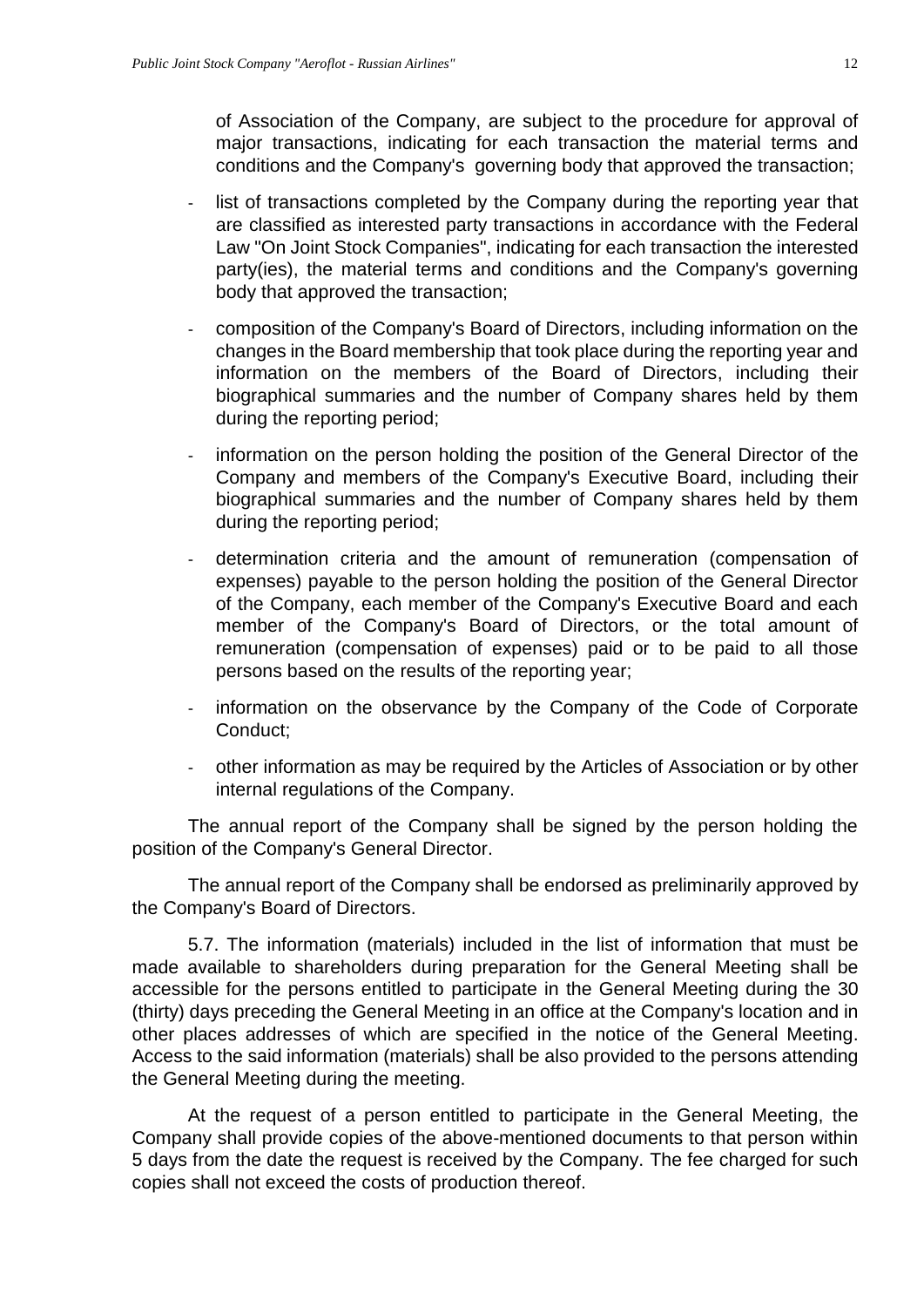In case a person registered in the Company's Shareholder Register is a nominee shareholder, a notice of the General Meeting shall be sent to that nominee shareholder.

## **Article 6. Counting Commission of the Company**

<span id="page-12-0"></span>6.1. A specialized Registrar of the Company shall carry out the functions of the Counting Commission.

6.2. The Counting Commission shall verify the powers of the persons participating in the General Meeting, register them, determine the quorum of the General Meeting, provide explanations to questions arising in connection with the exercise by shareholders (their representatives) of their right to vote at the General Meeting, clarify the voting procedure on matters put to vote, ensure that the established voting procedure and the rights of shareholders to vote are observed, count the votes and produce voting results, draw up a protocol on voting results and transfer the ballots to the archive.

### **Article 7. Registration**

<span id="page-12-1"></span>7.1. The persons entitled to participate in the General Meeting, except for those whose ballots were received at least two days prior the date of the General Meeting in the case when voting on the agenda items may be carried out by way of mailing completed ballots to the Company, shall be registered for participation in the General Meeting.

7.2. Registration of persons participating in the General Meeting held as a physical meeting (collective presence of shareholders) shall be carried out at the venue of the General Meeting.

7.3. Persons entitled to participate in the General Meeting held as a physical meeting whose ballots were received at least two days prior to the date of the General Meeting shall be entitled to attend the General Meeting.

7.4. If proxies have been issued in relation to shares transferred after the record date for the list of persons entitled to participate in the meeting by a person included in that list, the acquirers of such shares shall be registered for participation in the General Meeting and ballots shall be issued to them.

7.5. Registration of persons entitled to participate in the General Meeting shall be carried out under the condition that persons coming to attend the Meeting are identified by comparing information contained in the list of persons entitled to participate in the General Meeting with the data on identification documents presented (submitted) by such persons.

7.6. Registration of persons entitled to participate in the General Meeting who failed to register prior to the opening of the meeting shall terminate upon completion of the discussion of the last item on the agenda of the General Meeting for which it has the quorum.

### **Article 8. Quorum of the General Meeting**

<span id="page-12-2"></span>8.1. The General Meeting shall be competent (have a quorum) if it is attended by shareholders holding, in the aggregate, more than half of the votes attached to the outstanding voting shares of the Company.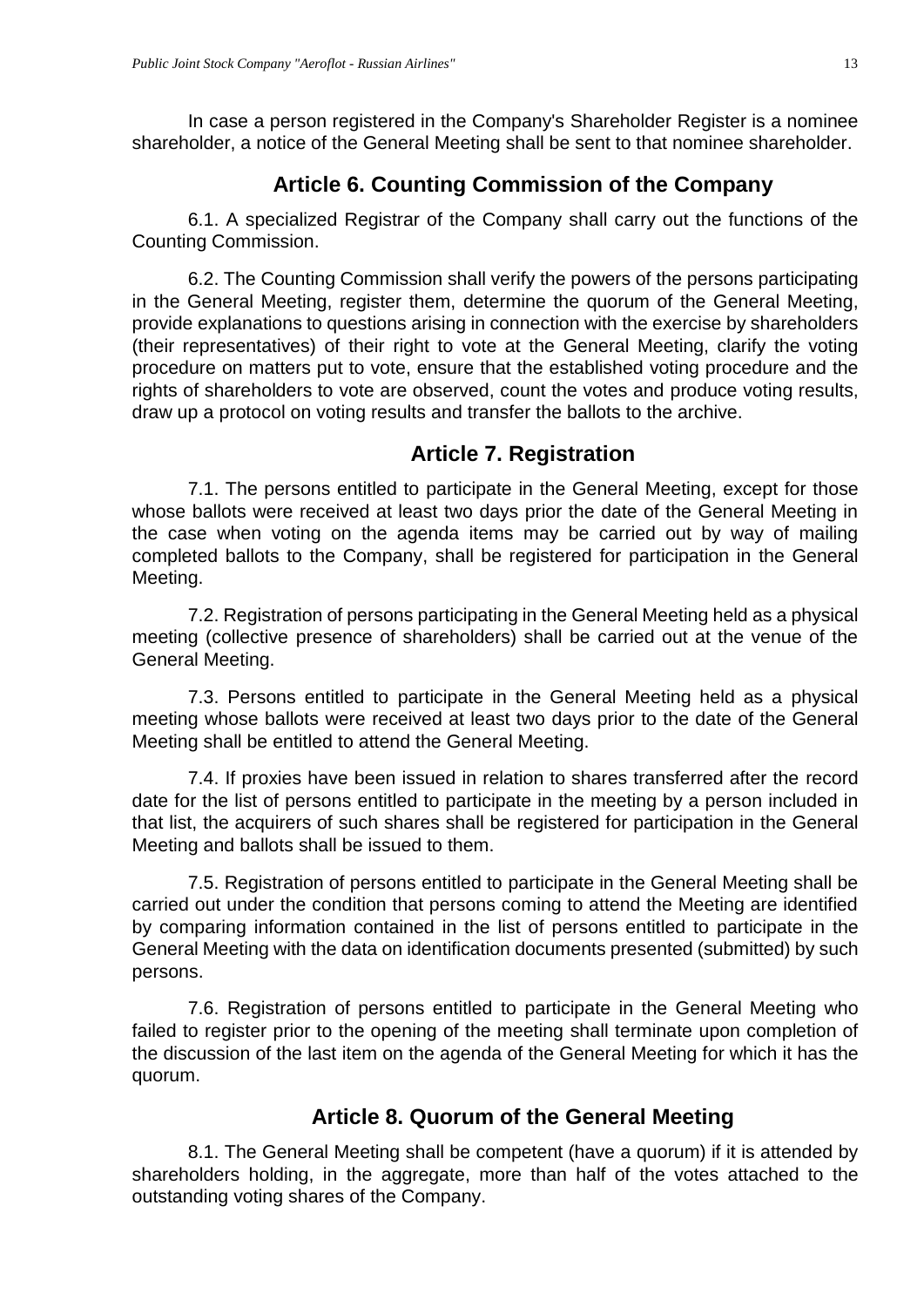8.2. Shareholders who registered for participation in the General Meeting and shareholders whose ballots were received at least two days prior to the date of the General Meeting shall be deemed to have participated in the General Meeting. Shareholders whose ballots were received prior to the deadline for submitting ballots shall be considered to have taken part in the General Meeting held by absentee voting.

8.3. In determining the quorum and counting the votes, the parts of votes represented by fractional shares shall be summed up without rounding off.

8.4. The General Meeting held as a physical meeting may be opened if by the time of its beginning it meets the quorum for at least one item on the agenda.

8.5. Registration of persons entitled to participate in the General Meeting who failed to register for participation the meeting prior to its opening shall terminate upon completion of the discussion of the last item on the agenda of the General Meeting for which it has the quorum.

8.6. If by the commencement time of the meeting the General Meeting does not have the quorum to vote on any agenda item, the meeting shall be adjourned for 1 hour.

The General Meeting shall not be adjourned more than once.

8.7. The General Meeting which, by the time of its beginning, only had the quorum to vote on certain agenda items shall not be dissolved if persons whose registration provides the quorum to make decisions on other agenda items have been registered by the end of registration.

8.8. Declaring a ballot invalid as concerns the vote on one, several or all items voted with that ballot shall not be the reason to exclude the votes attached to such ballot in determining the presence of the quorum.

8.9. If a quorum at an Annual General Meeting is not present, the meeting shall be adjourned to another time and place. No changes to the agenda of the adjourned Annual General Meeting shall be allowed.

If a quorum at an Extraordinary General Meeting is not present, it shall be adjourned and held at a later time with the same agenda.

8.10. An adjourned General Meeting called instead of the failed one shall be competent if it is attended by shareholders (their proxies) holding, in the aggregate, no less than 30 percent of the votes attached to the outstanding voting shares of the Company.

A notice of the adjourned General Meeting shall be given in accordance with the procedure set forth herein.

<span id="page-13-0"></span>8.11. At the adjourned General Meeting held within less than 40 days after the failed General Meeting, the persons having the right to vote at the General Meeting shall be identified in accordance with the list of persons entitled to participate in the General Meeting.

# **Article 9. Voting at the General Meeting**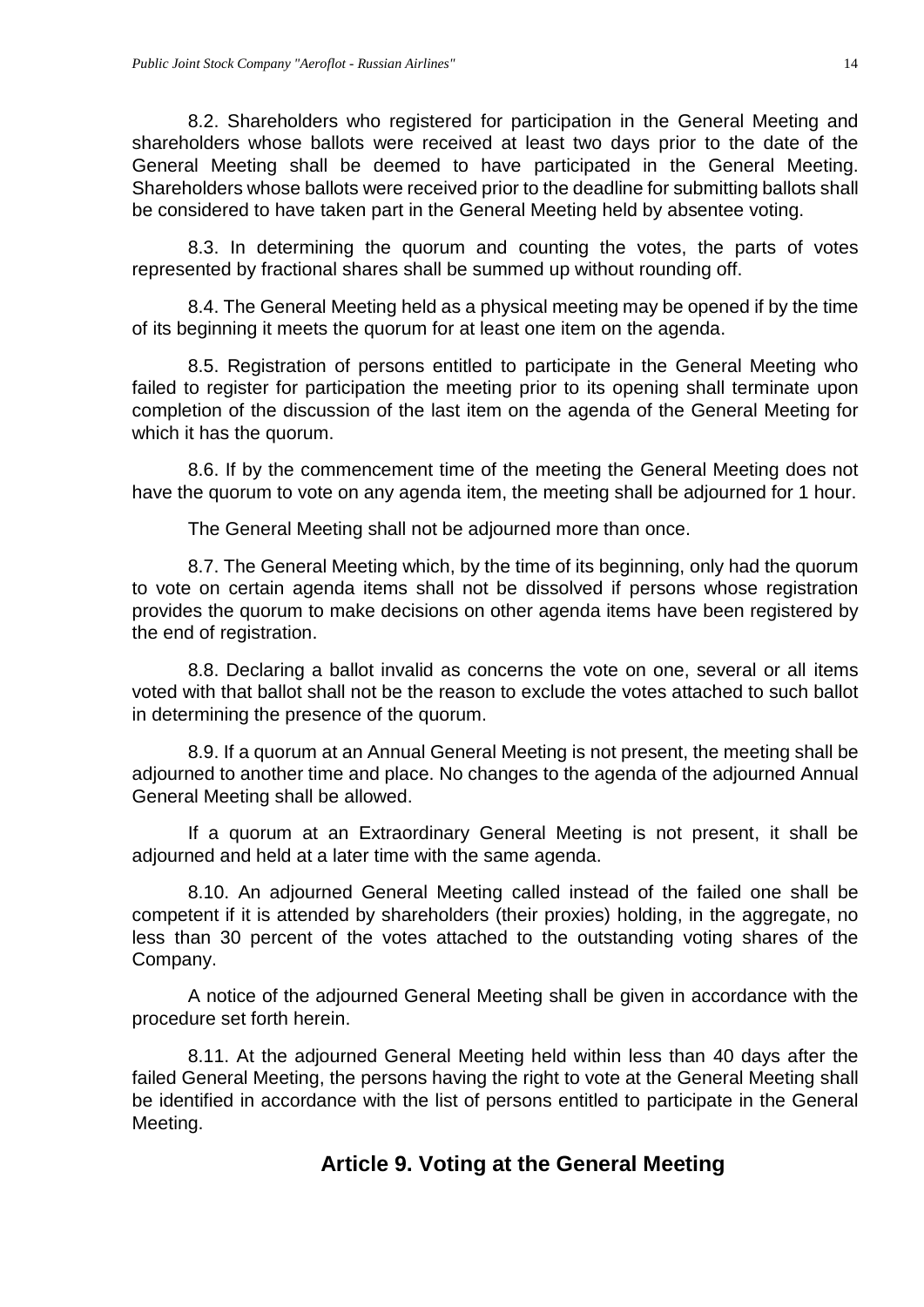9.1. Voting at the General Meeting shall be carried out in accordance with the principle "one voting share - one vote", except cumulative voting on election of the members of the Company's Board of Directors and some other cases provided for by the legislation of the Russian Federation and the Company's Articles of Association.

9.2. Voting on agenda items at the General Meeting shall be carried out by ballots.

9.3. The form and the text of the ballot shall be approved by the Board of Directors of the Company.

9.4. The ballot shall contain:

- full corporate name and location of the Company;
- form of the General Meeting (physical attendance or absentee voting);
- the date, venue and time of the General Meeting and the mailing address to which completed ballots can be mailed and, in the case of a General Meeting held by absentee voting, the deadline for submitting ballots and the mailing address which can be used for mailing completed ballots;
- the wording of each item (name of each nominee for election) voting on which is carried out by this ballot;
- available voting options for each item on the agenda, expressed as "for", "against" or "abstain";
- an instruction that the ballot must be signed by the voter (by a person entitled to participate in the General Meeting).

9.4.1. The ballot shall have a space next to each voting option for inserting the number of votes given for each voting option and may contain an indication of the number of votes held by the person entitled to participate in the General Meeting. If the ballot is used for voting on two or more items on the agenda of the General Meeting and the person entitled to participate in the General Meeting has a different number of votes in relation to the agenda items, the number of votes that the person is entitled to cast on each item on the agenda of the General Meeting is to be indicated in the ballot.

9.4.2. The ballot shall contain an explanation that:

- the voter has the right to select only one voting option, except when voting in accordance with instructions from persons who acquired shares after the record date for the General Meeting or instructions from owners of depositary securities;
- if more than one voting option is left in the ballot, the number of votes cast for the corresponding voting option should be indicated in the space provided for inserting the number of votes cast for each voting option, and a mark indicating that the voting is carried out in accordance with the instructions of the acquirers of shares that were transferred after the record date for the General Meeting and/or instructions from owners of depositary securities must be made;
- a person voting by proxy issued in relation to shares transferred after the record date for the General Meeting must indicate the number of votes cast for the left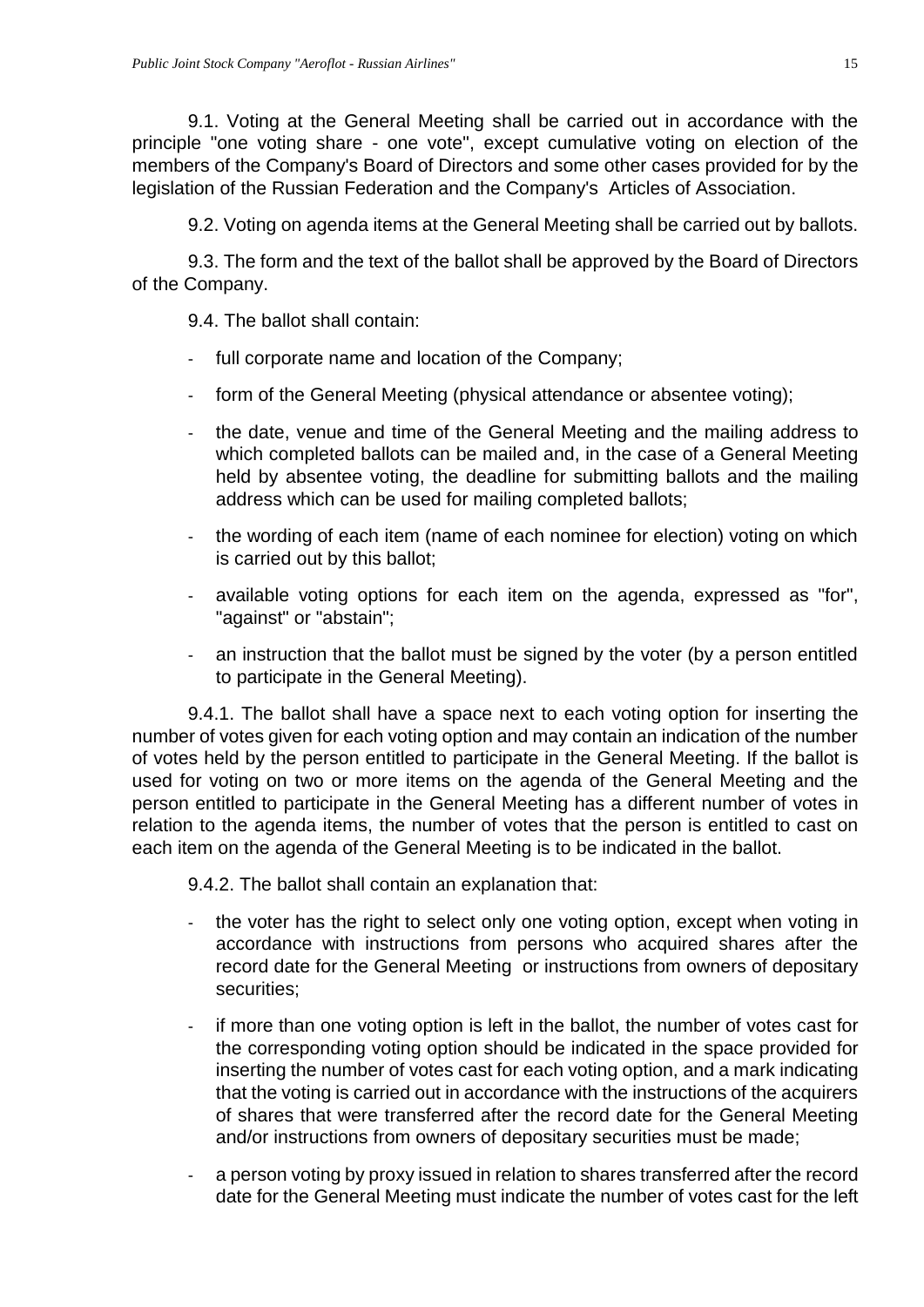voting option next to the selected option in the space which is provided for inserting the number of votes, and put a mark indicating that the voting is carried out by proxy issued in relation of shares transferred after the record date for the General Meeting;

if not all the shares have been transferred after the record date for the General Meeting, the voter must indicate the number of votes cast for the left voting option next to the selected option in the space which is provided for inserting the number of votes, and put a mark indicating that part of the shares were transferred after the record date for the General Meeting. If instructions of the acquirers of the shares transferred after the record date for the General Meeting have been received with respect to such shares and they coincide with the left voting option, such votes are summed up.

9.4.3. In the case of a vote for the election of members of the Company's Board of Directors and Audit Commission, the ballot shall contain information about the nominee(s), including first name, surname and patronymic.

9.4.4. In the case of cumulative voting the ballot shall contain an indication thereto and an explanation of the essence of cumulative voting.

9.5. The ballots shall be mailed or delivered by hand against signature to each person indicated in the list of persons entitled to participate in the General Meeting not later than 20 days before the date of the General Meeting. The ballots shall be sent by the Company or by the Company's Registrar by registered mail to addresses indicated in the list of persons entitled to participate in the General Meeting.

9.6. Acceptance of ballots shall be carried out in accordance with the procedure and within the time limits established by the legislation of the Russian Federation, the Company's Articles of Association and these Regulations. When the General Meeting is held in the form of collective presence of shareholders, the latter may vote right in the course of the Meeting.

9.6.1. If voting at the General Meeting held as a physical meeting may be carried out by way of mailing completed ballots to the Company, at the request of persons registered for participation in the General Meeting whose ballots have not been received by the Company or were received later than two days prior to the date of the meeting, such persons shall be issued ballots marked as reissued.

9.6.2. If voting at the General Meeting may be held by way of sending completed ballots, the delivery of completed ballots either to the address (place of location) of the General Director of the Company indicated in the Unified Sate Register of Legal Entities or to the address specified in the Articles of Association shall be acknowledged as the delivery to the proper mailing address irrespective of whether such address is indicated in the notice of the General Meeting or not.

9.6.3. A person completing the ballot shall be entitled to require that a copy of the ballot completed by the person be certified by the Counting Commission before the end of the General Meeting. Such copy of a ballot completed by a shareholder shall be made for a fee.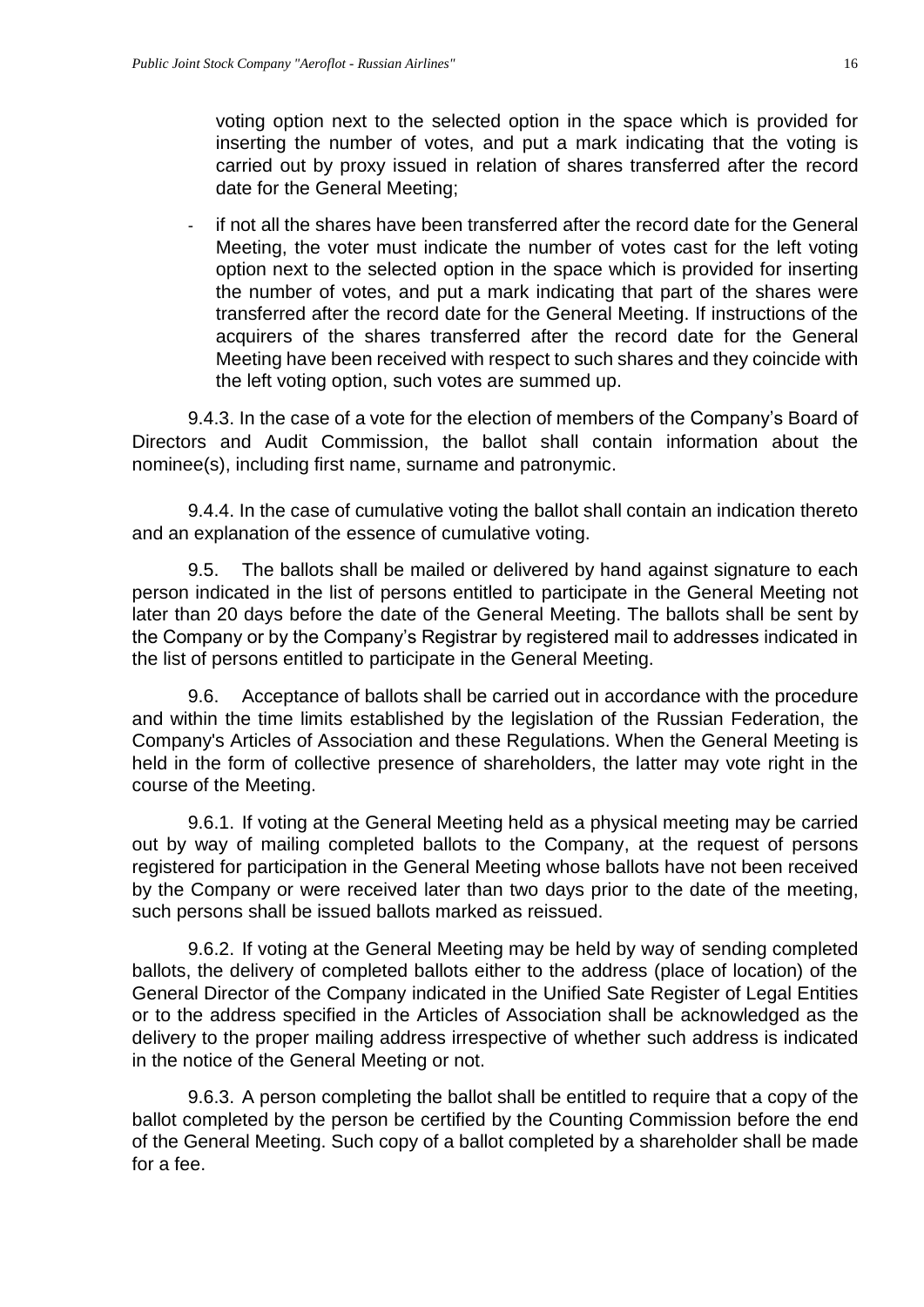9.7. Voting shall be carried out in accordance with the voting procedure adopted every time in the course of the General Meeting.

9.8. Persons who registered for participation in the General Meeting held as a physical meeting shall be entitled to vote on all items of the agenda from the time the it is opened until it is closed, and if, in accordance with these Regulations or by decision of the General Meeting on the proceedings of the General Meeting, the voting results and decisions adopted by the General Meeting are announced at the General Meeting, they can vote from the moment the meeting is opened until the counting of votes on the agenda items starts. This rule shall not apply to voting on procedural motions.

After the discussion of the last item on the agenda of the General Meeting (the last item on the agenda of the General Meeting for which it has the quorum) is completed and until it is closed (the vote count starts), the persons who have not voted before that time shall be given time to vote.

During the vote count, the parts of votes represented by fractional shares shall be summed up without rounding off.

9.9. Election of members of the Board of Directors shall be by cumulative voting. In the case of cumulative voting the number of votes held by each shareholder shall be multiplied by the number of persons who are to be elected to the Board of Directors and the shareholder shall be entitled to give the resultant number of votes to one candidate or distribute them between two or more candidates.

9.10. In some cases voting may be held with the use of additional ballots. The procedure for the use thereof shall be determined in the course of the General Meeting.

9.11. Ballots shall be considered invalid and the votes thereon shall not be counted:

- in case there are to the ballot's particulars;
- in case the ballot is not signed by the voter and/or not affixed with a special stamp or endorsement of the Counting Commission confirming the authenticity of the ballot (in cases when the Counting Commission decides to make such an endorsement by a stamp or a mark in ballots);
- ballots received by the Company that are signed by a representative voting by proxy, in case the Company or the Registrar acting in the capacity of the Counting Commission receives a notice of replacement (recall) of that representative not later than two days prior to the date of the General Meeting;
- if during the vote count two or more completed ballots of the same person are detected that contain contradicting vote on one and the same item, then in relation to that item all such ballots shall be deemed invalid. This rule shall not apply to ballots signed by a person who issued a proxy in relation to shares transferred after the record date for the General Meeting and/or by persons voting by such proxy, wherein the number of votes cast for each voting option is indicated in the space provided for this purpose and appropriate marks as provided in clause 9.4.2 of these Regulations are made.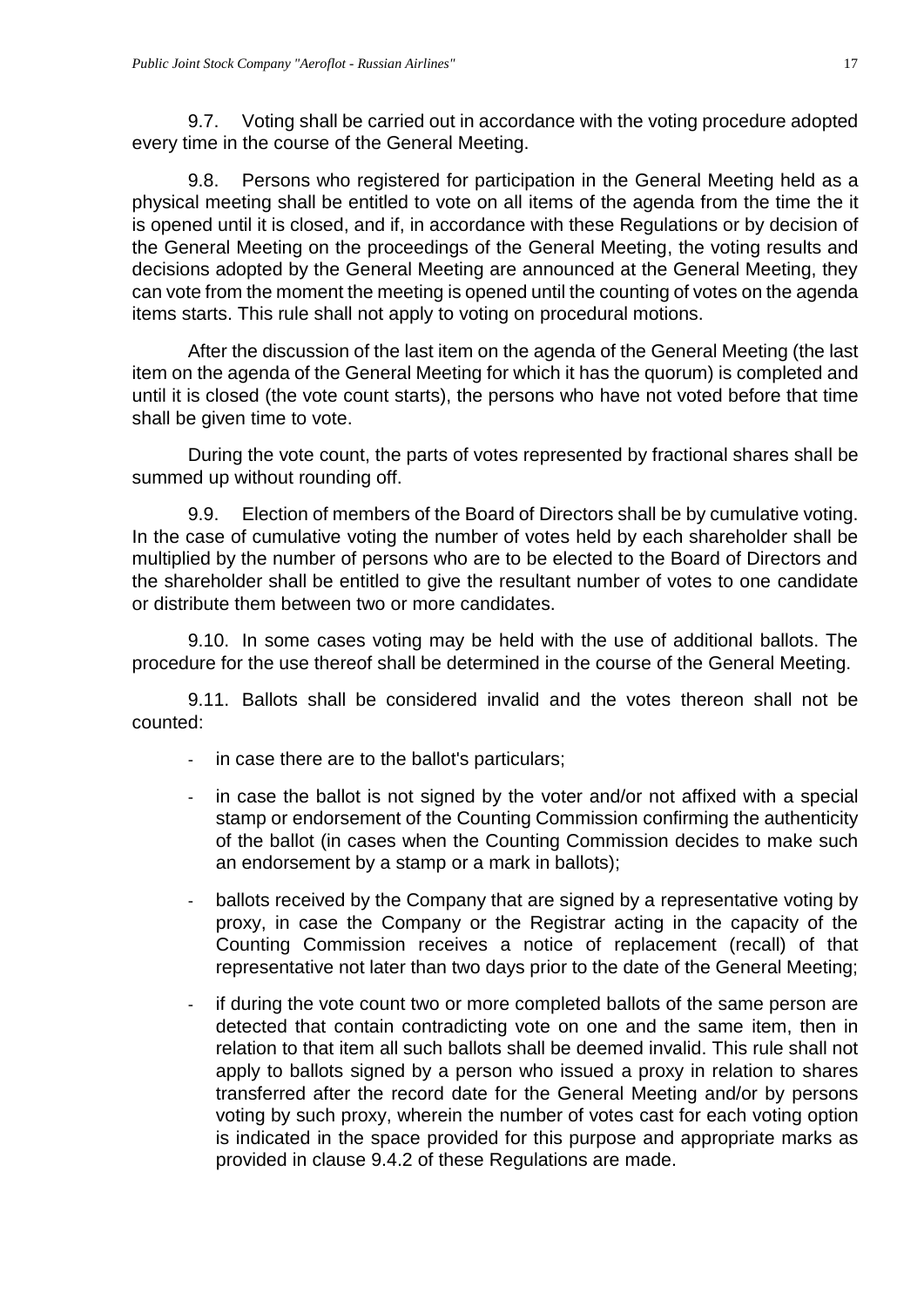If in the ballot for voting on the election of members of the Company's Audit Commission the option "for" is left uncrossed in relation to a larger number of candidates than the number of persons to be elected to the said body of the Company, the ballot shall be deemed invalid as far as it concerns the vote on this item.

This rule does not apply to ballots signed by a person voting on shares transferred after the record date for the General Meeting in accordance with instructions received from the acquirers of such shares and/or by a person voting on shares that are in circulation outside the Russian Federation in the form of depositary securities in accordance with the instructions received from the owners of depositary securities and containing relevant marks as provided in clause 9.4.2. of these Regulations.

9.13. A person entitled to participate in the General Meeting (including a new representative voting by proxy) shall be registered for participation in the General Meeting and shall be issued ballots in case a notice of replacement (recall) of the representative has been received by the Company or the Registrar carrying out the functions of the Counting Commission before registration of the representative whose powers are terminated.

9.14. If due to any reason the participant has not submitted his/her ballot during the voting, he or she shall be deemed not to have taken part in the voting and his/her votes shall be disregarded in the final vote count.

9.15. In the course of the meeting in the form of collective presence of shareholders ballots shall be collected in the meeting room by tellers into sealed ballot boxes.

9.16. As a rule, the vote counting shall be done with computer equipment.

9.17. After the protocol on voting returns is drawn up and the minutes of the General Meeting of Shareholders are signed, the ballots shall be sealed by the Registrar carrying out the functions of the Counting Commission and handed over to the Company archive for storage.

# **Article 10. Extraordinary General Meeting**

<span id="page-17-0"></span>10.1. An Extraordinary General Meeting shall be called by decision of the Board of Directors at its own initiative, at the request of the Company's Audit Commission, the Auditor of the Company and shareholder(s) holding at least 10 percent of the voting shares of the Company as at the date of the request.

10.2. An Extraordinary General Meeting held at the request of the Company 's Audit Commission, Auditor or shareholder(s) holding at least 10 percent of the voting shares of the Company shall be called by the Board of Directors of the Company.

10.3. An Extraordinary General Meeting called at the request of the Company's Audit Commission, Auditor or shareholder(s) holding at least 10 percent of the voting shares of the Company shall be held within 40 days from the date the request to call an Extraordinary Meeting of Shareholders is submitted.

If the proposed agenda of an Extraordinary General Meeting includes the election of members of the Board of Directors who are to be elected by cumulative voting, such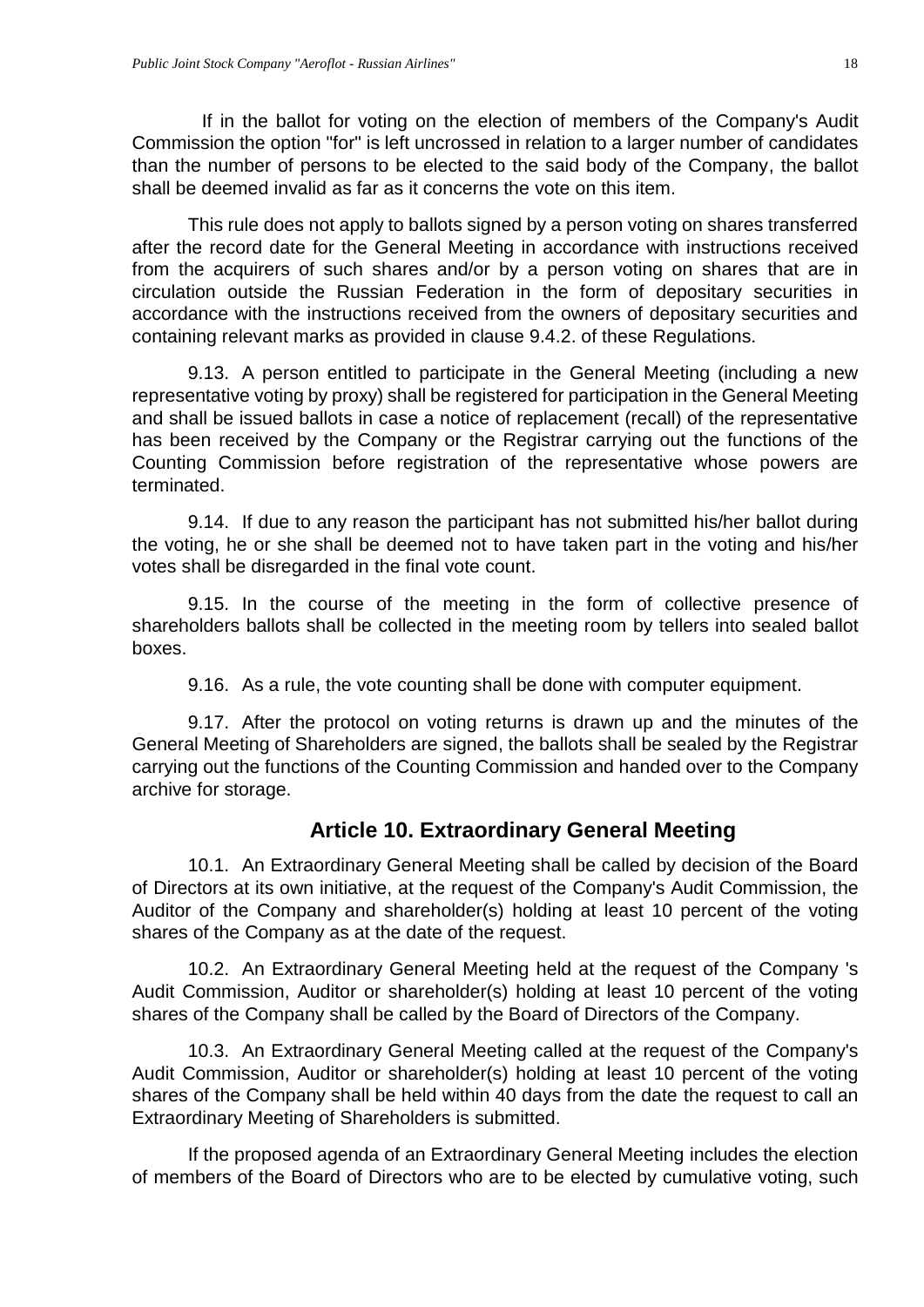Extraordinary General Meeting shall be held within 70 days from the date the request to call an Extraordinary General Meeting is submitted.

10.4. The request to call an Extraordinary General Meeting shall set out the matters to be placed on the agenda of the meeting and may contain the wording of resolutions on each proposed agenda item as well as a proposal with regard to the form of the General Meeting. In case the request to call an Extraordinary General Meeting contains a proposal on nominations for election, such a proposal shall be subject to the provisions of Article 53 of the Federal Law "On Joint Stock Companies" and clauses 17.5., 17.6. of the Company's Articles of Association.

A request to call an Extraordinary General Meeting shall be signed by the person(s) who made the request.

10.5. In case a request to call an Extraordinary General Meeting is initiated by a shareholder (shareholders), it shall contain the name(s) of the requesting shareholder(s) and the number and category (type) of the shares held thereby.

The request to call an Extraordinary General Meeting shall be deemed to be received from the shareholder(s) who (whose proxy) signed it.

The number of voting shares held by the shareholder(s) who requested to call an Extraordinary General Meeting shall be determined as at the date of the request.

10.5.1. The request to call an Extraordinary General Meeting may be submitted as follows:

- by mailing to the address (location) of the Company's permanent executive body as indicated in the Unified State Register of Legal Entities, to addresses indicated in the Articles of Association of the Company;
- delivered by hand against signature to the person performing the functions of the sole executive body of the Company, to the Chairman of the Company's Board of Directors or to another person authorized to accept written correspondence addressed to the Company.

10.5.2. If a request to call an Extraordinary General Meeting is delivered by an ordinary letter or by any other ordinary mail, the request shall be deemed to have been submitted on the date indicated on the date stamp confirming receipt of mail, and if sent by registered mail or other certified mail, on the date it is delivered to the addressee against signature.

10.5.3. If a request to call an Extraordinary General Meeting is delivered by hand against signature, the request shall be deemed to have been submitted on the delivery date.

10.6. Within 5 working days from the date a request to call an Extraordinary General Meeting of Shareholders by the Company's Audit Commission, Auditor or shareholder(s) holding at least 10 percent of the voting shares of the Company is submitted, the Company's Board of Directors shall make a decision to call an Extraordinary General Meeting or to refuse to do so.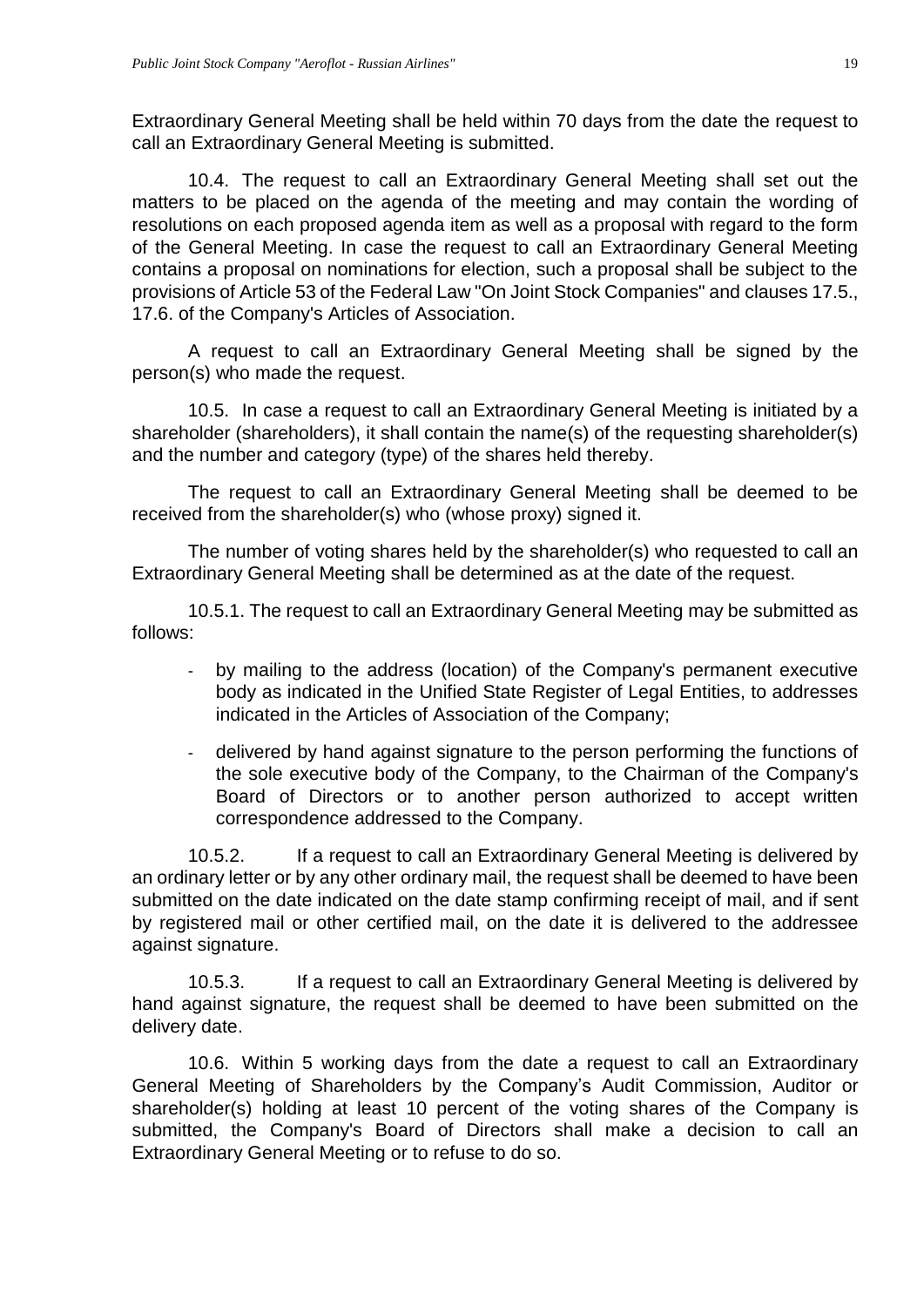10.7. The decision of the Board of Directors to call an Extraordinary General Meeting shall set out the following:

- the form in which the General Meeting is to be held (personal attendance or absentee voting);
- the date, venue and time of the General Meeting and, in the case where completed ballots may be sent to the Company, the mailing address to which the completed ballots can be sent or, in the case of absentee voting, the deadline for submitting ballots and the mailing address to which the completed ballots must be sent;
- the record date for the General Meeting;
- the agenda of the General Meeting;
- the procedure for familiarizing with the information (materials) that must be made available during preparation for the General Meeting and the address (addresses) where such information can be accessed ;
- the procedure for notifying shareholders of the General Meeting;
- the form and the text of the ballot;
- the delivery date of the ballot and other information (materials) to shareholders according to the provisions of the Company's Articles of Association and requirements of the applicable legislation of the Russian Federation;
- the deadline for submitting ballots to the Company.

The Board of Directors of the Company may not change the form of an Extraordinary General Meeting if the request of the Company's Audit Commission, Auditor or shareholder(s) to call an Extraordinary General Meeting specifies the form of the meeting.

The Board of Directors of the Company may not change the wording of agenda items and resolutions thereon proposed for a General Meeting called at the request of the Company's Audit Commission, Auditor and shareholder(s) holding at least 10 percent of the Company's voting shares.

10.8. A decision to refuse to call an Extraordinary General Meeting requested by the Company's Audit Commission, Auditor and shareholder(s) holding at least 10 percent of the Company's voting shares may be made if:

- the procedure for submitting a request to call an extraordinary general meeting of shareholders established by the applicable legislation is not complied with;
- the shareholder(s) requesting to call an Extraordinary General Meeting do (does) not hold the required number of voting shares as provided in paragraph 1 of this Article;
- none of the matter proposed for the agenda of an Extraordinary General Meeting falls within the competence of the Extraordinary General Meeting of Shareholders of the Company;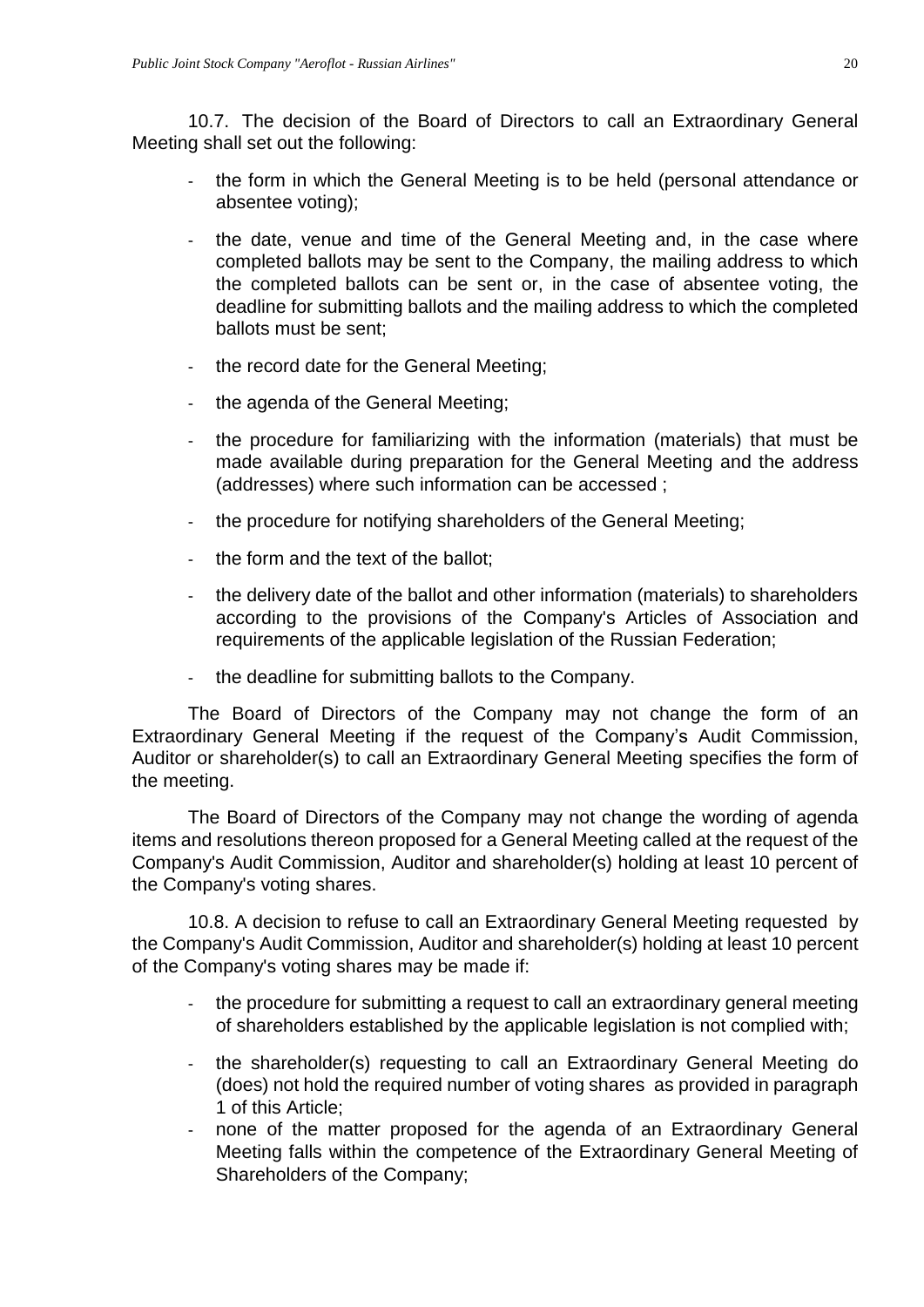- the matter proposed for the agenda does not meet the requirements of the applicable legislation of the Russian Federation.

10.9. The decision of the Company's Board of Directors to call an Extraordinary General Meeting or a motivated refusal to do so shall be sent to the requesting persons within 3 (three) days from the date of such decision.

10.10.If the Board of Directors fails to make a decision to call an Extraordinary General Meeting or refuse to do so within the established time limits, the Company's body or the persons requesting it may apply to a court to force the Company to hold an extraordinary general meeting of shareholders.

<span id="page-20-0"></span>In that case all expenses for preparing and holding the General Meeting may be reimbursed by decision of the General Meeting at the expense of the Company.

### **Article 11. General Meeting Held as a Physical Meeting (collective attendance of shareholders)**

11.1. The participants shall be admitted into the room wherein the General Meeting is held by invitation cards issued at the time of advance registration. Seats shall be allocated in accordance with indicated seats.

11.2. The shareholders or their proxies coming to attend the meeting shall be required to register. The registration of persons entitled to participate in the General Meeting shall be carried out by the Registrar of the Company according to the procedure established by the Company's Board of Directors and these Regulations.

11.3. The General Meeting shall be presided over by the Chairman of the Board of Directors or a person thereto authorized by the Board of Directors. The Chairman of the General Meeting shall ensure that the agenda is adhered to and that the order of the day keeps to time and shall organize activity of the working bodies of the meeting.

If persons authorized to preside over an extraordinary general meeting in accordance with the Federal Law "On Joint Stock Companies" are not present at an Extraordinary General Meeting held by decision of persons entitled to request it, the Chairman of the General Meeting shall be the person who made the decision to call the Extraordinary General Meeting (his/her proxy) or, if the decision to call the meeting was made by several persons, one of such persons appointed by them .

11.4. To manage the meeting a manager may be appointed. The manager shall directly promote the orderly dispatch of business at the meeting in accordance with the approved order of the day, determine the sequence of speakers, call the speakers and put motions to vote.

11.5. The working bodies of the General Meeting, their numerical and personal composition shall be approved in each case by the General Meeting upon proposal of the Board of Directors.

11.6. The order of the day of the General Meeting shall be proposed by the Board of Directors and approved by the General Meeting.

11.7. As a rule, the General Meeting shall be opened by the Chairman of the Board of Directors or by a person authorized thereto by the Company's Board of Directors.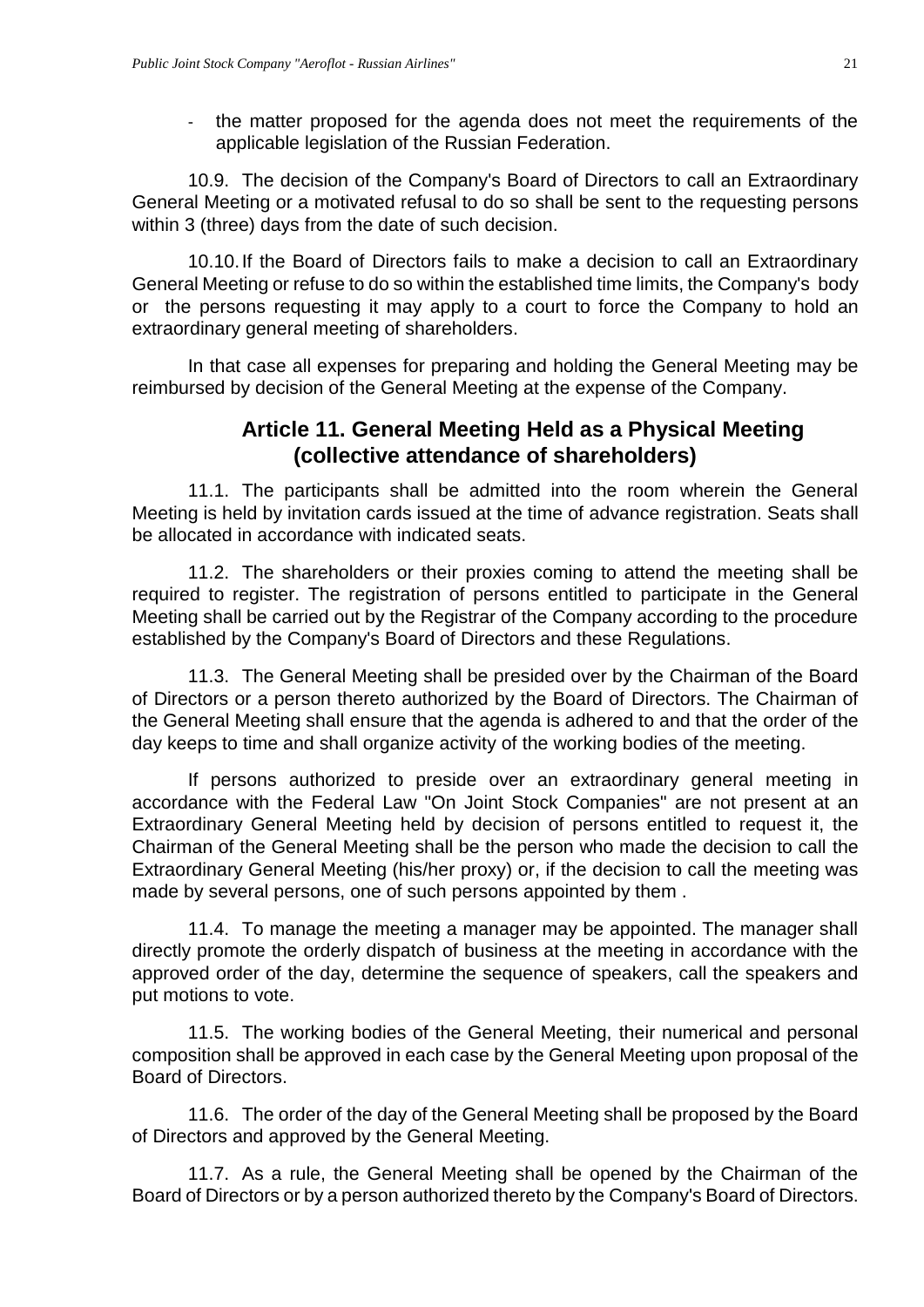11.8. The participants of the General Meeting shall follow the rules of order. The speakers shall be called in accordance with submitted written requests. The request shall contained the surname, first name, patronymic, number of votes, the item of the agenda the requester intends to speak on, and personal signature of the participant.

The procedure for submitting requests to speak shall be advised by the meeting manager at the beginning of the meeting.

11.9. The sequence of speakers taking part in the debates shall be determined by the secretariat of the meeting, based on the order in which the requests were received.

11.10.Minutes shall be taken of the meeting. Minutes shall be taken in short-hand and tape recorded.

### **Article 12. Resolutions of the General Meeting**

<span id="page-21-0"></span>12.1. The right to vote at the General Meeting belongs to shareholders who hold shares of the Company.

12.2. Resolutions of the General Meeting on a matter put to vote shall be adopted by a majority vote of the shareholders who hold voting shares of the Company and participate in the meeting, unless otherwise provided in the Federal Law "On Joint Stock Companies" or by the Articles of Association of the Company.

The counting of votes at the General Meeting on a matter put to vote, if the right to decide on that mater belongs to shareholders holding Company shares, shall be carried out in the aggregate on all voting shares, unless otherwise provided by the applicable legislation of the Russian Federation or by the Company's Articles of Association.

12.3. Resolutions on the matters specified in subparagraphs 2.1.2., 2.1.6., 2.1.12 to 2.1.18., paragraph 2.1., Article 2 of these Regulations shall be adopted by the General Meeting only if proposed by the Board of Directors of the Company.

12.4. Resolutions on the matters specified in subparagraphs 2.1.1., 2.1.2., 2.1.3., 2.1.5., 2.1.15., paragraph 2.1. Article 2 of these Regulations shall be adopted by the General Meeting by a three-forth majority vote of shareholders holding voting shares who participate in the meeting.

12.5. The General Meeting may not adopt resolutions on matters not included in the agenda of the meeting or change the agenda.

12.6. Resolutions adopted by the General Meeting, as well as the voting results shall be announced at the General Meeting during which the vote was held or shall be communicated to persons included in the list of persons entitled to participate in the General Meeting not later than 4 (four) business days after the closing date of the General Meeting or, if the meeting was held by absentee voting, after the deadline for submitting ballots, in the form of a report on voting returns and in the manner provided for giving notice of the General Meeting of Shareholders.

## **Article 13. Resolutions of the General Meeting Passed by Absentee Voting (by Poll)**

<span id="page-21-1"></span>13.1. Any resolution of the General Meeting may be passed without holding a physical meeting (collective presence of shareholders to discuss agenda items and to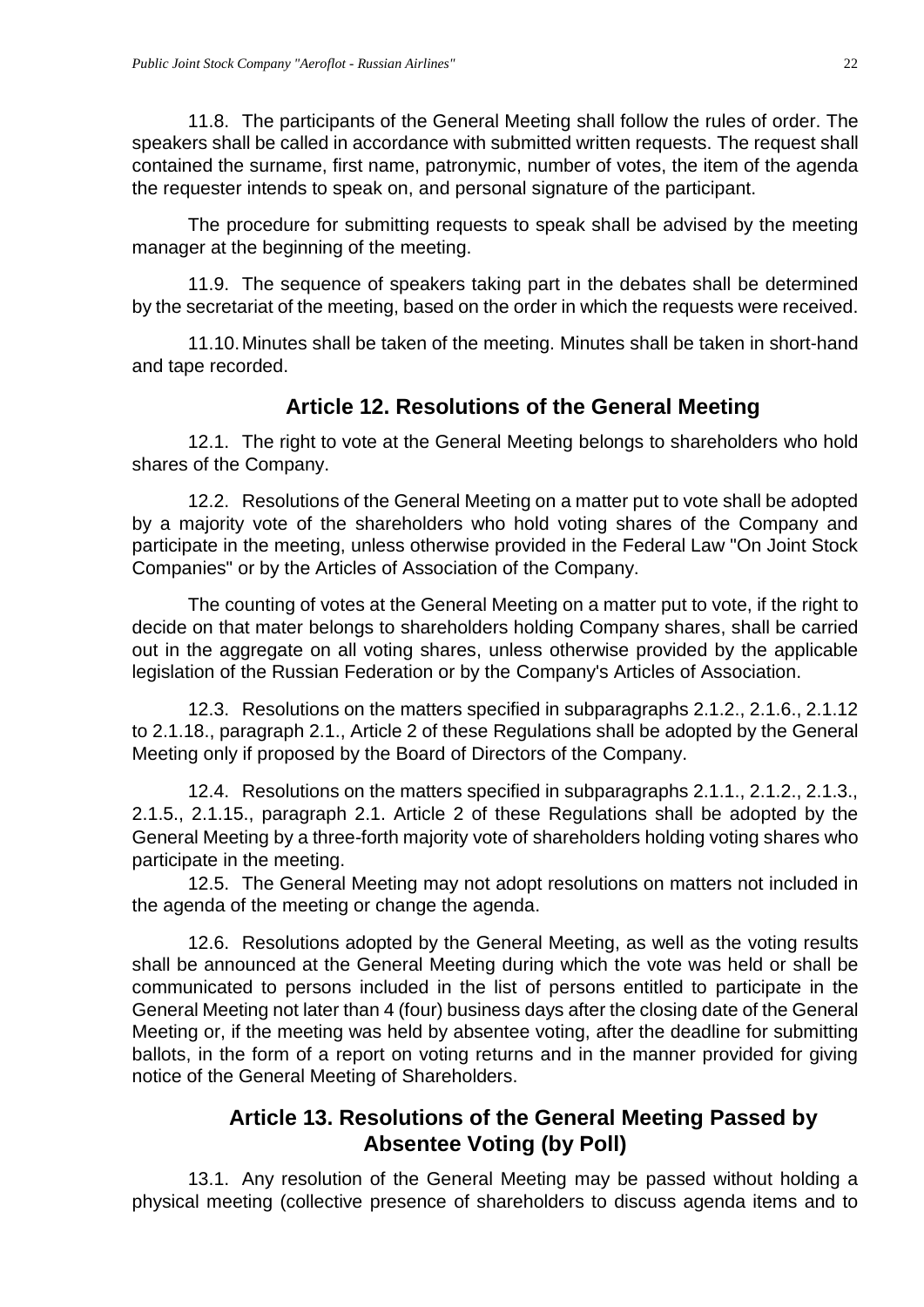pass resolutions on matters put to vote) by absentee voting (by poll). The deadline for submitting ballots shall be deemed to be the date of the General Meeting.

13.2. The General Meeting the agenda of which includes the following matters:

- election of members of the Board of Directors of the Company;
- election of members of the Audit Commission of the Company;
- approval of the Company's Auditor;
- approval of the Company's annual report and annual financial statements including profit and loss statement (accounts) as submitted by the Board of Directors;
- distribution of profits, including payment (declaration) of dividends, and losses of the Company

may not be held by absentee voting.

13.3. A resolution of the General Meeting passed by absentee voting (by poll) shall be deemed valid provided the shareholders holding together more than half of the voting shares of the Company participated in the voting.

13.4. Absentee voting shall be conducted with the use of ballots that meet the requirements set forth in Article 60 of the Federal Law "On Joint Stock Companies". The date of delivery of ballots to shareholders shall be set for a date which is at least 20 days prior to the deadline for submitting completed ballots to the Company.

# **Article 14. Protocol on Voting Results**

<span id="page-22-0"></span>14.1. The Counting Commission shall draw up a protocol on voting results to be signed by persons authorized by the Registrar carrying out the functions of the Counting Commission.

14.2. The protocol of the Counting Commission recording voting results at the General Meeting shall contain the following information:

- full corporate name and location of the Company;
- type of the General Meeting (annual or extraordinary);
- form of the General Meeting of shareholders (physical meeting or absentee voting);
- date of the General Meeting;
- venue of the General Meeting held as a physical meeting (address at which the meeting was held);
- agenda of the General Meeting;
- beginning and ending time of registration of persons entitled to participate in the General Meeting held as a physical meeting;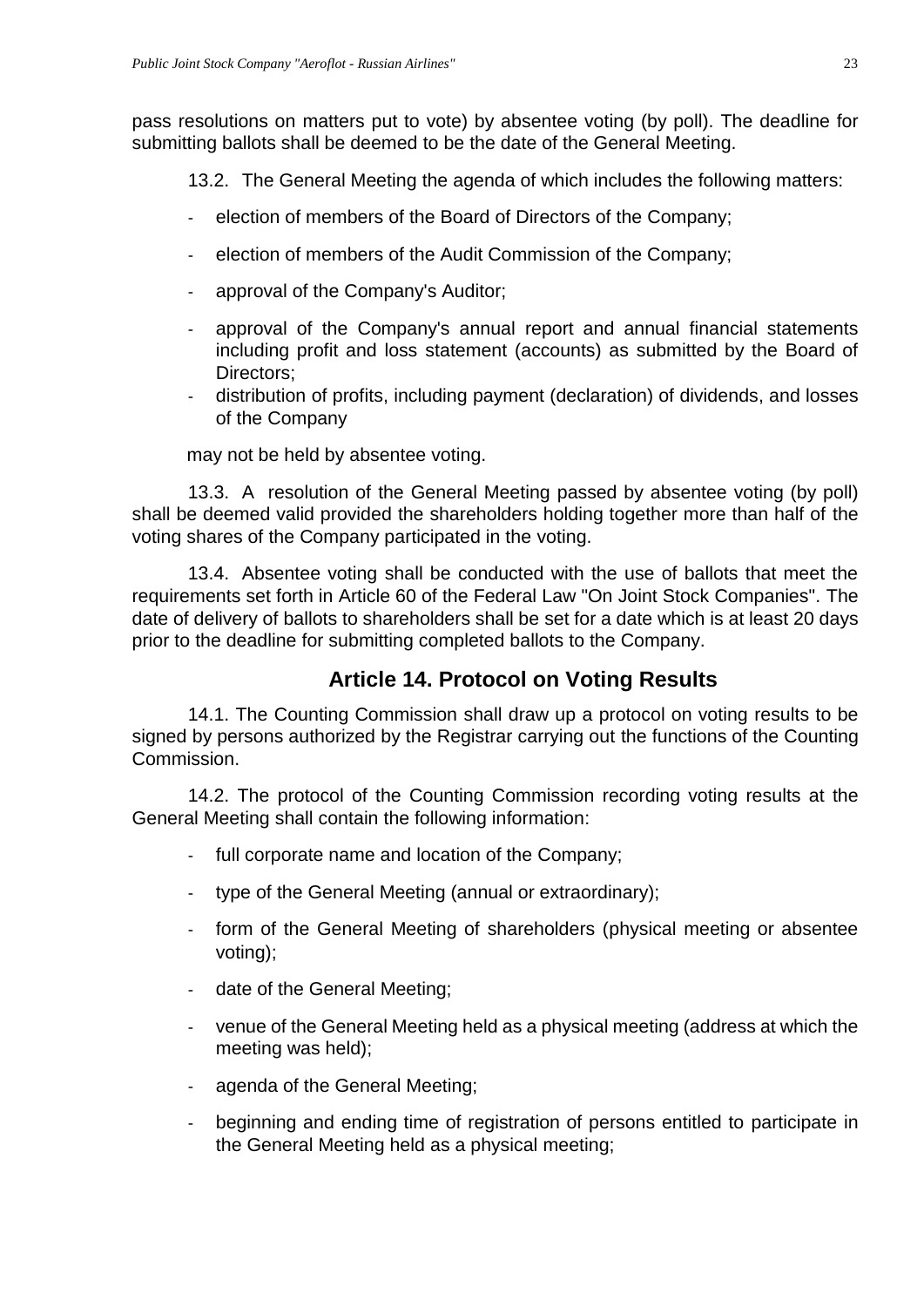- opening and closing time of the General Meeting held as a physical meeting and, if the resolutions passed by the General Meeting and voting results were announced at the meeting, also the time the counting of votes started;
- the number of votes held by persons included in the list of persons entitled to participate in the General Meeting in relation to each item of the agenda of the meeting;
- the number of votes held by persons who participated in the General Meeting in relation to each item of the agenda of the meeting with indication whether there was a quorum regarding each item;
- the number of votes cast to each voting option ("for", "against", "abstain") in relation to each item of the agenda of the General Meeting for which it had the quorum;
- the number of votes on each item of the agenda of the General Meeting put to vote that were not taken into account due to the fact that the respective ballots (including the votes on respective items) were declared invalid;
- full corporate name of the Registrar carrying out the functions of the Counting Commission, its location and names of persons authorized thereby;
- the date of the protocol of the Counting Commission on the voting results at the General Meeting.

14.3. The protocol of voting returns shall be drawn up not later than 3 (three) business days after the date the General Meeting was closed or after the deadline for submitting ballots in case the General Meeting was held by absentee voting.

14.4. The protocol on voting results shall be attached to the minutes of the General Meeting.

14.5. Resolutions passed by the General Meeting as well as voting results are to be announced at the General Meeting during which the vote was held or shall be communicated to persons included in the list of persons entitled to participate in the General Meeting not later than 4 (four) business days after the closing date of the General Meeting or, if the meeting was held by absentee voting, after the deadline for submitting ballots, by drawing up a protocol on voting result in the form of a report on voting returns and in the manner provided for giving notice of the General Meeting of Shareholders.

14.6. The report on voting results at the General Meeting shall indicate the following:

- full corporate name and location of the Company;
- type of the General Meeting (annual or extraordinary);
- form of the General Meeting (physical meeting or absentee voting);
- date of the General Meeting ;
- venue of the General Meeting held as a physical meeting (address at which the meeting was held);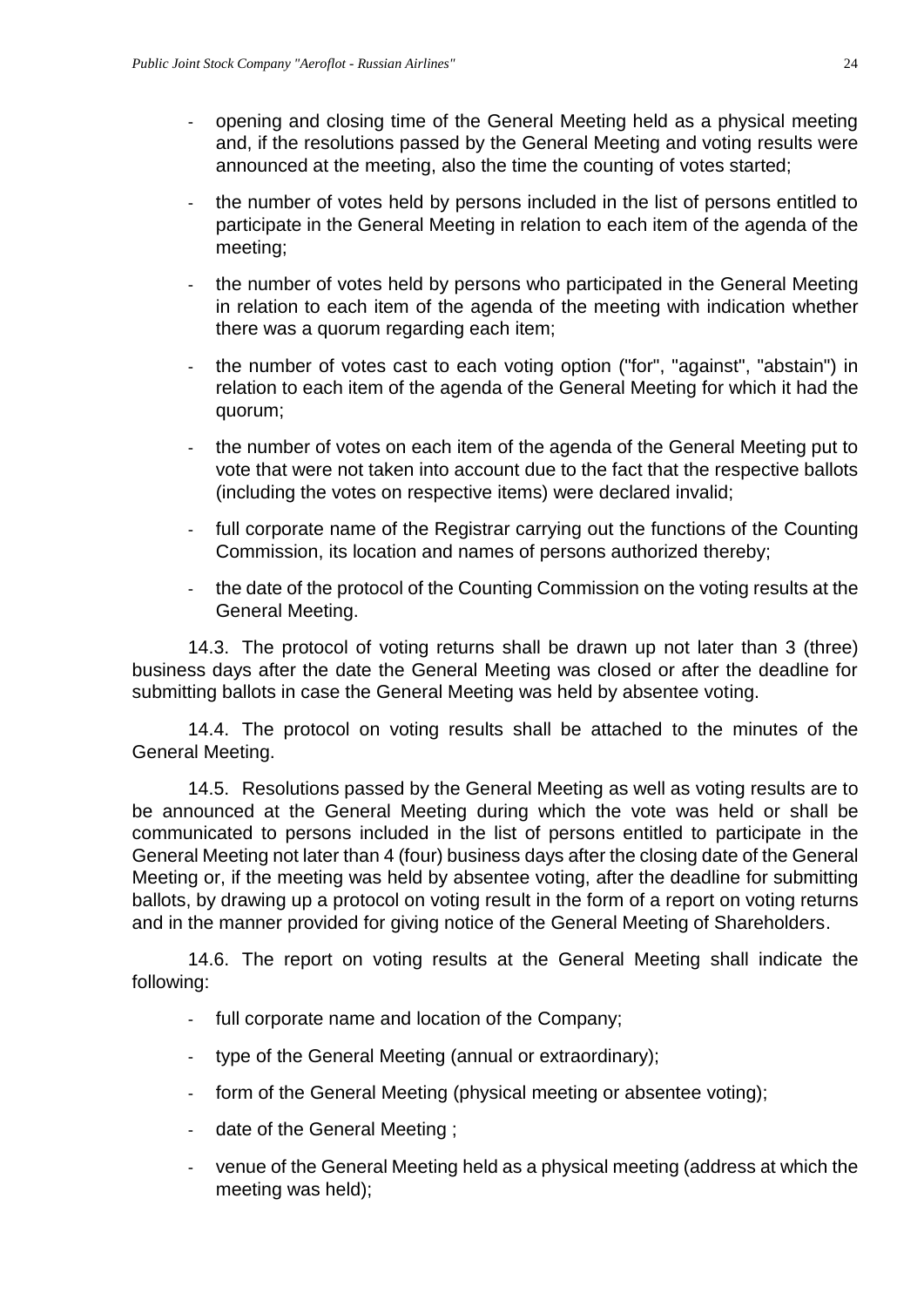- agenda of the General Meeting;
- the number of votes held by persons included in the list of persons entitled to participate in the General Meeting in relation to each item of the agenda of the meeting;
- the number of votes held by persons who participated in the General Meeting in relation to each item of the agenda of the meeting with indication whether there was a quorum regarding each item;
- the number of votes cast to each voting option ("for", "against", "abstain") in relation to each item on the agenda of the General Meeting for which it had the quorum;
- the wording of resolutions passed by the General Meeting for each item on the agenda of the General Meeting;
- full corporate name and location of the Registrar carrying out the functions of the Counting Commission and names of persons authorized thereby;
- the names of the Chairman and the Secretary of the General Meeting.

The report on voting results at the General Meeting shall be signed by the Chairman and by the Secretary of the General Meeting.

14.7. In case the agenda of the General Meeting includes the approval of an interested party transaction, the minutes of the General Meeting, the protocol of the Counting Commission on voting results at the General Meeting and the report on voting results at the General Meeting shall contain the following:

- the number of votes held, in the aggregate, by the persons included in the list of persons entitled to participate in the General Meeting who do not have an interest in the transaction to be concluded by the Company in relation to this agenda item;
- the number of votes held by persons who do not have an interest in the transaction to be concluded by the Company and participated in the General Meeting in relation to this agenda item;
- the number of votes cast in relation to this agenda item for each voting option ("for", "against" and "abstain").

### **Article 15. Minutes of the General Meeting**

<span id="page-24-0"></span>15.1. The minutes of the General Meeting shall be drawn up not later than 3 (three) business days after the meeting was closed in two copies. Both copies shall be signed by the person who presided at the General Meeting and by the Secretary of the General Meeting.

15.2. The minutes of the General Meeting shall contain:

- full corporate name and location of the Company;